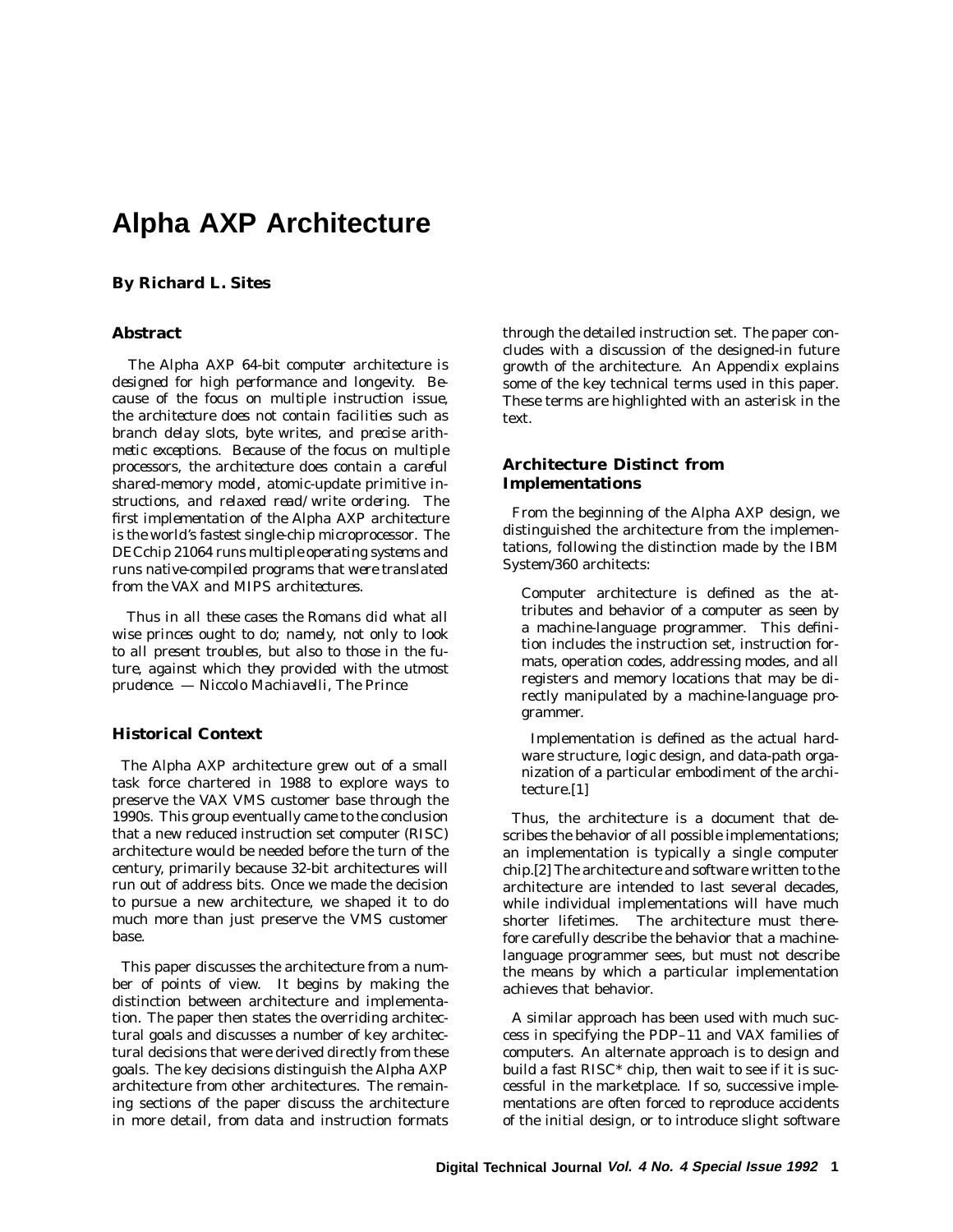incompatibilities. This approach works, but with varying success.

# **Architectural Goals**

When we started the detailed design of the Alpha AXP architecture, we had a short list of goals:

- 1. High performance
- 2. Longevity
- 3. Capability to run both VMS and UNIX operating systems
- 4. Easy migration from VAX and MIPS architectures

These goals directly influenced our key decisions in designing the architecture.

In considering performance and longevity, we set a 15- to 25-year design horizon and tried to avoid any design elements that we thought could become limitations during this time. In current architectures, a primary limitation is the 32-bit memory address. Thus we adopted a full 64-bit architecture, with a minimal number of 32-bit operations for backward compatibility.

We also considered how implementation performance should scale over 25 years. During the past 25 years, computers have become about 1,000 times faster. Therefore we focused our design decisions on allowing Alpha AXP system implementations to become 1,000 times faster over the coming 25 years. In our projections of future performance, we reasoned that raw clock rates would improve by a factor of 10 over that time, and that other design dimensions would have to provide two more factors of 10.

If the clock cannot be made faster, then more work must be done per clock tick. We therefore designed the Alpha AXP architecture to encourage multiple instruction issue\* implementations that will eventually sustain about ten new instructions starting every clock cycle. This aggressive technique of starting multiple instructions distinguishes the Alpha AXP architecture from many other RISC architectures.

The remaining factor of 10 will come from multiple processors. A single system will contain perhaps ten processors and share memory. We therefore designed a multiprocessor memory model and matching instructions from the beginning. This early accommodation for multiple processors also distinguishes the Alpha AXP architecture from many other RISC architectures, which try to add the proper primitives later.

To run the OpenVMS AXP and the DEC OSF/1 AXP—and now the Microsoft Windows NT—operating systems, we adopted an idea from a previous Digital RISC design called PRISM.[3] We placed the underpinnings for interrupt delivery and return, exceptions, context switching, memory management, and error handling in a set of privileged software subroutines called PALcode. These subroutines have controlled entry points, run with interrupts turned off, and have access to real hardware (implementation) registers. By including different sets of PALcode for different operating systems, neither the hardware nor the operating system is burdened with a bad interface match, and the architecture itself is not biased toward a particular computing style.

To run existing VAX and MIPS binary images, we adopted the idea of binary translation,\* as described in a companion paper.[4,5,6] The combination of PALcode and binary translation gave us the luxury of designing a new architecture. Other than the fundamental integer and floating-point data types, there are no specific VAX or MIPS features carried directly into the Alpha AXP instruction-set architecture for compatibility reasons.

# **Key Design Decisions**

This section presents the design decisions that distinguish the Alpha AXP architecture from others.

## *RISC*

The Alpha AXP architecture is a traditional RISC load/store architecture. All data is moved between registers and memory without computation, and all computation is done between values in registers. Little-endian byte addressing and both VAX and IEEE floating-point operations\* are carried over from the VAX and MIPS architectures.[7] We assumed that most implementations would pipeline instructions, i.e., they would start execution of a second, third, etc. instruction before the execution of a first instruction completes. We assumed that the implementation latency of many operations would be important. Latency is the number of cycles a program must wait to use the result of a preceding instruction. We assumed that the vast majority of memory operands would be aligned. An aligned operand of size 2\*\**N* bytes\* has an address with *N* low-order zeros. Other memory operands are termed unaligned.

## *Full 64-bit Design*

The Alpha AXP architecture uses a linear\* 64-bit virtual address space. Registers, addresses, integers, floating-point numbers, and character strings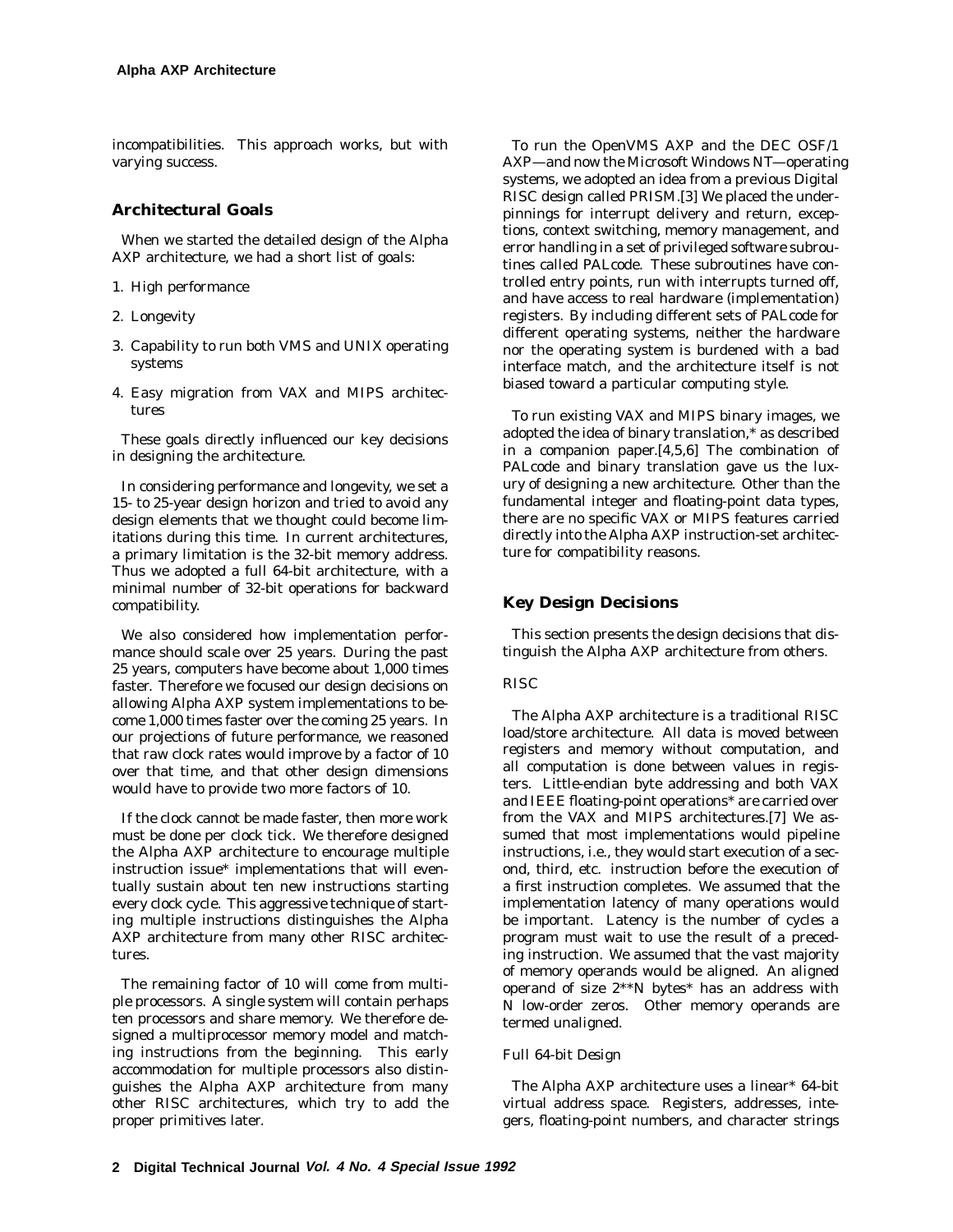are all operated on as full 64-bit quantities. There are no segmented addresses.\*

#### *Register File*

In choosing the register file design, we considered both a single combined register file and split integer and floating-point register files. We chose a split register file to support aggressive multiple issue. A combined file is somewhat more flexible, especially for programs that are heavily skewed toward integer-only or floating-point-only computation. A combined file also makes it easier to pass a mixture of integer and floating-point subroutine parameters in registers. However, split files allow graceful two-chip implementations and smaller integer-only implementations. They also need fewer read/write ports per file to sustain a given amount of multiple instruction issue.

We also considered whether each file should contain 32 or 64 registers. We chose 32, largely because

- 1. Thirty-two registers in each file are enough to support at least eight-way multiple issue
- 2. Two valuable instruction bits are better used to make a 16-bit displacement field in memoryformat instructions.

More registers might seem better, but excess registers consume chip area and access time, save/restore speed across subroutines and context switches, and instruction bits that might be put to better use. Compilers can deliver substantial performance gains when given 32 registers instead of 16, but there is no clear evidence of similar gains with 64 registers. Demand for registers is likely to increase slowly in the future, but a number of implementation techniques, such as short latency pipelines and register renaming, should satisfy this demand.

#### *Multiple Instruction Issue*

Our design sought to eliminate any mechanism that would hinder aggressive multiple instruction issue implementations. Therefore we tried to avoid all special or hidden processor resources.[8] Thus, the Alpha AXP architecture has no condition codes, no global exception enables, no multiplier-quotient or string registers, no branch delay slots, no suppressed instructions or skips, no precise arithmetic exceptions, and no single-byte writes to memory. All of these features, found in some RISC architectures, have the effect of hindering multiple instruction issue, or hindering pipelining of multiple instances of the same instruction. For example, a dedicated string register makes it hard to have three unrelated string operations in the pipeline at once.

To illustrate the performance loss associated with special or hidden processor resources, consider a dual-issue implementation with a four-cycle-deep pipeline. At the beginning of each cycle, up to six prior instructions are partially executed and two more are about to be issued. Six prior instructions can have six pending writes to result registers, plus six sets of side effects on special or hidden processor resources. The next two instructions can specify a total of four operand registers, two more result registers, and two more sets of side effects on special or hidden resources. The decision to issue 0, 1, or 2 of the next instructions involves 36 simple comparisons of pairs of register numbers and 12 complex comparisons of sets of side effects. The number of such comparisons increases as a function of the issue width, the pipeline depth, and the number of special or hidden processor resources. The complexity of these comparisons can limit the clock rate. The register-number comparisons are unavoidable, therefore we tried to limit special or hidden processor resources.

*Branch Delay Slots.* The Alpha AXP architecture has no branch delay slots. The branch delay slots found in some RISC architectures require exactly one following instruction to be executed after a conditional branch. In 1988 this was, perhaps, a good idea for overlapping branch latency in a single-issue chip with a one-cycle instruction cache. In 1995, however, it will not scale well to a four-way issue chip with a two-cycle instruction cache. Instead of one instruction, up to eight instructions would be needed in the delay slot. Branch delay slots also introduce a restart problem if the instruction in the delay slot faults: one restart program counter is needed for the delay slot and another one for the actual branch target.

*Suppressed Instructions.* The Alpha AXP architecture has no suppressed instructions, whereby the execution of one instruction conditionally suppresses a following one. Suppressed (or skipped) instructions are found in other RISC architectures. The suppression bit(s) represent nonreplicated hidden state, so multiple instruction issue is difficult for more than one potential suppressor. If an interrupt is taken between a suppressor and suppressee, or if the suppressee takes a restartable exception (e.g., page fault), the correct version of the suppression state must be saved and restored. There are also definitional problems with this approach: Are exceptions ever reported for suppressed instructions? What happens if the suppressed instruction suppresses a third instruction?

*Byte Load or Store Instructions.* The Alpha AXP architecture has no byte load or store instructions and no implicit unaligned accesses. There also are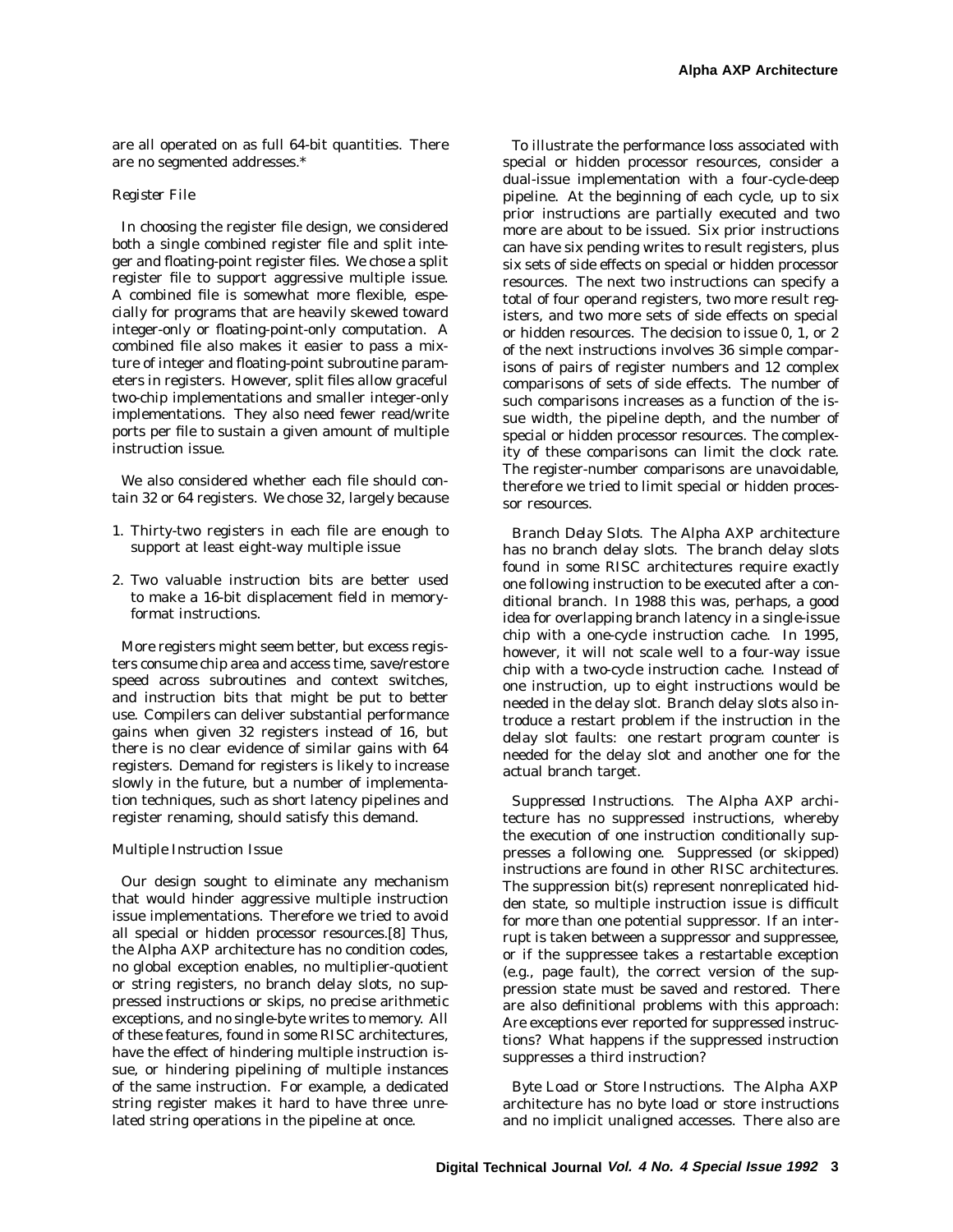no partial-register writes. The byte load/store instructions and unaligned accesses found in some RISC architectures can be a performance bottleneck. They require an extra byte shifter in the speed-critical load and store paths, and they force a hard choice in fast cache design. The partialregister writes found in other RISC architectures can also be a performance bottleneck because they require masking and shifting in the fundamental operation of accessing a register.

On a previous project involving a MIPS implementation, we found the shifter for the load-left/loadright instructions to be a direct cycle-time bottleneck. Also, the VAX 8700 implementation (circa 1986) removed the byte shifter in the load/store hardware in favor of a faster microcycle, with 2 cycles for a byte load and 6 cycles for an unaligned 32-bit access. This decision achieved a net performance gain. Our experience encouraged us to avoid byte load/store.

An additional problem with byte stores is that an implementer may easily choose only two of the three design features: fast write-back cache, single-bit error correction code (ECC), or byte stores.

Byte stores are straightforward in simple byteparity write-through cache implementations. Except for the expensive design of four or five ECC bits for every eight bits of data, a byte store to a fast ECC write-back cache involves

- 1. Reading an entire cache word\*
- 2. Checking the ECC bits and correcting any singlebit error
- 3. Modifying the byte
- 4. Calculating the new ECC bits
- 5. Writing the entire cache word

This read-modify-write sequence requires hidden sequencer hardware and hidden state to hold the cache word temporarily. The sequencer tends to slow down ordinary full-cache-word stores. The need for byte stores tends to ripple throughout the memory subsystem design, making each piece a little more complicated and a little slower. With nonreplicated hidden state, it is difficult to issue another byte store until the first one finishes. Finally, the existence of a byte store instruction has led to programs and library routines for other RISC implementations with single-byte move and compare loops. String manipulation on Alpha AXP implementations is up to eight times faster by processing eight bytes at a time.[9]

Instead of including byte load/store, we followed the RISC philosophy of exposing hidden computation as a sequence of many simple, fast instructions. In the Alpha AXP architecture, a byte load is done as an explicit load/shift sequence; a byte store as an explicit load/modify/store sequence. We tuned the instruction set to keep these sequences short. The instructions in these sequences can be intermixed, scheduled, and issued as multiples with other computation, as can the rest of the instructions in the architecture. Table 1 gives a summary of the Alpha AXP instruction set.

*Arithmetic Exceptions.* The Alpha AXP architecture has no precise arithmetic exceptions. Reporting an arithmetic exception (e.g., overflow, underflow) precisely means that instructions subsequent to the one causing the exception must not be executed. This is straightforward in a slow implementation that runs a single instruction to completion before starting the next one, but becomes substantially more difficult to do quickly in a pipelined four-way issue implementation. There are standard techniques available for delivering precise exceptions while running quickly (checking exponents, suppressing register writes, exception silos and backout), but these techniques consume substantial design time and can cost some performance. They appear not to scale well with wider multiple issue or faster clocks.

Exceptional cases are just that—exceptional, or rare, events. Based partly on customer requests, we decided to emphasize the performance of normal operations at the expense of exceptional cases. Rather than an implicit exception ordering between every pair of instructions, we adopted the Cray-1 model of arithmetic exceptions—in which exceptions are reported eventually—plus an explicit trap barrier (TRAPB) instruction that can be used to make exception reporting as precise as desired.[10] We also documented a code-generation design that needs one trap barrier per branch (at most) to give precise reporting. Using TRAPB instructions in the first Alpha AXP implementation lowers performance 3 percent to 25 percent in real floating-point programs and less than 1 percent in integer programs, but improves cycle time approximately 10 percent.

In contrast to arithmetic exceptions, memory management exceptions, such as page faults, are reported precisely. This is not as much of a burden on implementers as precise arithmetic exceptions would be, and lack of precise memory management faults would be a severe burden on software writers.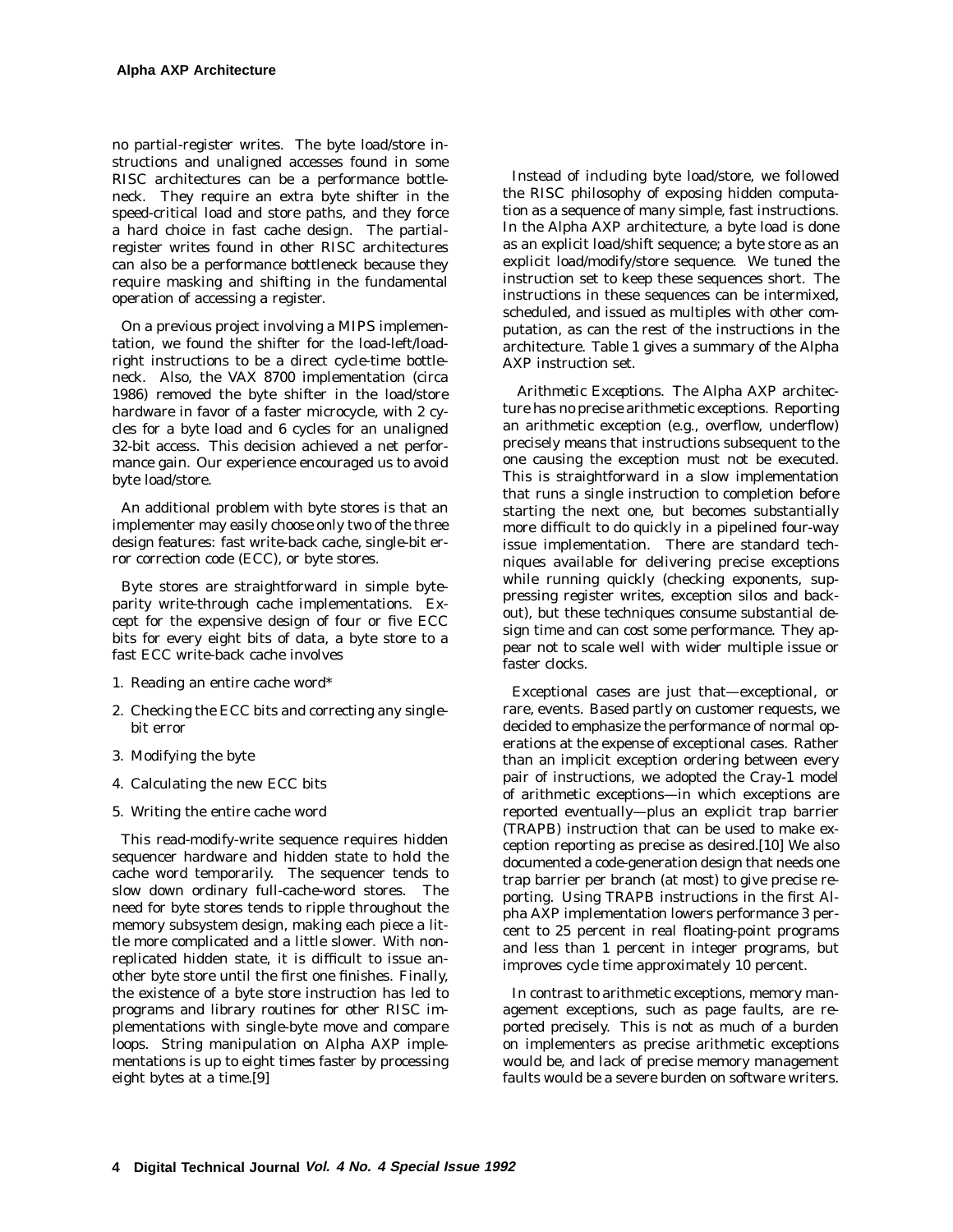|                                  |                                                 |                              | Alpha AXP Architecture                   |
|----------------------------------|-------------------------------------------------|------------------------------|------------------------------------------|
| Load/store, Byte Manipulation    |                                                 | <b>CMPLT</b>                 | Compare signed quadword <                |
|                                  |                                                 | <b>CMPLE</b>                 | Compare signed quadword ≤                |
| <b>LDA</b>                       | Load address                                    | <b>CMPULT</b>                | Compare unsigned quadword <              |
| LDAH                             | Load address high                               | <b>CMPULE</b>                | Compare unsigned quadword ≤              |
| <b>LDL</b>                       | Load sign-extended longword                     | <b>MULL</b>                  | Multiply longword                        |
| <b>LDQ</b>                       | Load quadword                                   | <b>MULQ</b>                  | Multiply quadword                        |
| LDQ U                            | Load unaligned quadword                         | <b>UMULH</b>                 | Multiply quadword high, unsigned         |
| LDL L                            | Load sign-extended                              | <b>SUBL</b>                  | Subtract longword                        |
|                                  | longword, locked                                |                              |                                          |
|                                  |                                                 | <b>S4SUBL</b>                | Subtract longword, scale by 4            |
| LDQ_L                            | Load quadword locked                            | <b>S8SUBL</b>                | Subtract longword, scale by 8            |
| STL_C                            | Store longword, conditional                     | <b>SUBQ</b>                  | Subtract quadword                        |
| STQ <sub>C</sub>                 | Store quadword, conditional                     | <b>S4SUBQ</b>                | Subtract quadword, scale by 4            |
| <b>STL</b>                       | Store longword                                  | S8SUBQ                       | Subtract quadword, scale by 8            |
| <b>STQ</b>                       | Store quadword                                  | AND                          | <b>AND logical</b>                       |
| STQ_U                            | Store unaligned quadword                        | <b>BIS</b>                   | OR logical                               |
| <b>EXTBL</b>                     | Extract byte low                                | <b>XOR</b>                   | <b>XOR logical</b>                       |
| <b>EXTWL</b>                     | Extract word low                                | <b>BIC</b>                   | AND-NOT logical                          |
| <b>EXTLL</b>                     | Extract longword low                            | <b>ORNOT</b>                 | OR-NOT logical                           |
| <b>EXTQL</b>                     | Extract quadword low                            | <b>EQV</b>                   | XOR-NOT logical                          |
| <b>EXTWH</b>                     | Extract word high                               | <b>SLL</b>                   | Shift left, logical                      |
| <b>EXTLH</b>                     | Extract longword high                           | <b>SRL</b>                   | Shift right, logical                     |
| <b>EXTQH</b>                     | Extract quadword high                           | <b>SRA</b>                   | Shift right, arithmetic                  |
|                                  |                                                 |                              |                                          |
| <b>INSBL</b>                     | Insert byte low                                 | <b>CMOVEQ</b>                | Conditional move if reg = 0              |
| <b>INSWL</b>                     | Insert word low                                 | <b>CMOVNE</b>                | Conditional move if reg $\neq 0$         |
| <b>INSLL</b>                     | Insert longword low                             | <b>CMOVLT</b>                | Conditional move if reg< 0               |
| <b>INSQL</b>                     | Insert quadword low                             | <b>CMOVLE</b>                | Conditional move if reg≤ 0               |
| <b>INSWH</b>                     | Insert word high                                | <b>CMOVGT</b>                | Conditional move if reg > 0              |
| <b>INSLH</b>                     | Insert longword high                            | <b>CMOVGE</b>                | Conditional move if $reg \geq 0$         |
| <b>INSQH</b>                     | Insert quadword high                            | <b>CMOVLBC</b>               | Conditional move if reg, low             |
| <b>MSKBL</b>                     | Mask byte low                                   |                              | bit clear                                |
| <b>MSKWL</b>                     | Mask word low                                   | <b>CMOVLBS</b>               | Conditional move if reg low              |
| <b>MSKLL</b>                     | Mask longword low                               |                              | bit set                                  |
| <b>MSKQL</b>                     | Mask quadword low                               | <b>CMPBGE</b>                | Compare bytes, unsigned                  |
| <b>MSKWH</b>                     | Mask word high                                  | ZAP                          | Clear selected bytes                     |
| <b>MSKLH</b>                     | Mask longword high                              | <b>ZAPNOT</b>                | Clear inselected bytes                   |
| <b>MSKQH</b>                     | Mask quadword high                              |                              |                                          |
|                                  |                                                 |                              |                                          |
|                                  |                                                 |                              |                                          |
|                                  |                                                 | <b>Integer Branch</b>        |                                          |
| <b>Floating Point Load/Store</b> |                                                 | BEQ                          |                                          |
|                                  |                                                 | <b>BNE</b>                   | Branch if $reg = 0$                      |
| <b>LDF</b>                       | Load F format (VAX single)                      |                              | Branch if reg $\neq 0$                   |
| <b>LDG</b>                       | Load G format (VAX double)                      | <b>BLT</b>                   | Branch if $reg < 0$                      |
| <b>LDS</b>                       | Load S format (IEEE single)                     | <b>BLE</b>                   | Branch if $reg \leq 0$                   |
| <b>LDT</b>                       | Load T format (IEEE single)                     | <b>BGT</b>                   | Branch if reg > 0                        |
| <b>STF</b>                       | Store F format (VAX single)                     | <b>BGE</b>                   | Branch if reg $\geq 0$                   |
| <b>STG</b>                       | Store G format (VAX double)                     | <b>BLBC</b>                  | Branch if low bit clear                  |
| <b>STS</b>                       | Store S format (IEEE single)                    | <b>BLBS</b>                  | Branch if low bit set                    |
| STT                              | Store T format (IEEE double)                    | BR                           | <b>Branch</b>                            |
|                                  |                                                 | <b>BSR</b>                   | Branch to subroutine                     |
| <b>Address/Constant</b>          |                                                 | <b>JMP</b>                   | Jump                                     |
|                                  |                                                 | <b>JSR</b>                   | Jump to subroutine                       |
| <b>LDA</b>                       | Load address                                    | <b>RET</b>                   | Return from subroutine                   |
| <b>LDAH</b>                      | Load address high                               |                              | JSR_COROUTINE Jump to subroutine, return |
|                                  |                                                 |                              |                                          |
|                                  | <b>Integer Computation and Conditional Move</b> | <b>Floating Point Branch</b> |                                          |
|                                  |                                                 |                              |                                          |
| <b>ADDL</b>                      | Add longword                                    | <b>FBEQ</b>                  | FP Branch if $= 0$                       |
| S4ADDL                           | Add longword, scale by 4                        | <b>FBNE</b>                  | FP Branch if $\neq 0$                    |
| <b>S8ADDL</b>                    | Add longword, scale by 8                        | <b>FBLT</b>                  | FP Branch if $\leq 0$                    |
| <b>ADDQ</b>                      | Add quadword                                    | <b>FBLE</b>                  | FP Branch if $\leq 0$                    |
| S4ADDQ                           | Add quadword, scale by 4                        | <b>FBGT</b>                  | FP Branch if $> 0$                       |
| <b>S8ADDQ</b>                    | Add quadword, scale by 8                        | <b>FBGE</b>                  | FP Branch if $\geq 0$                    |
| <b>CMPEQ</b>                     | Compare signed quadword =                       |                              |                                          |

Continued on next page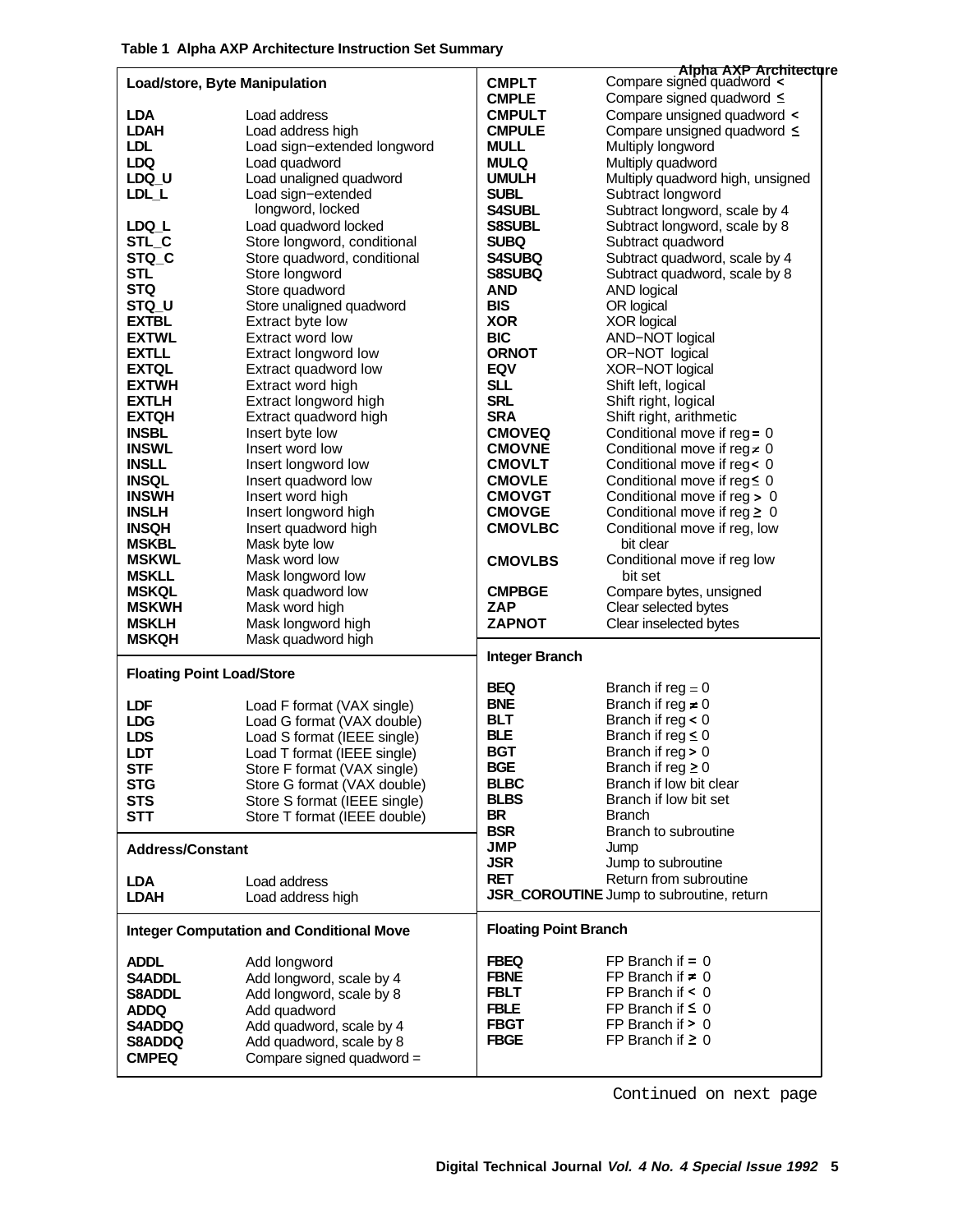| <b>Floating Point Computation</b><br>and Conditional Move |                                                                         | <b>CVTGF</b>                     | Convert G to F format<br>(VAX double/single)                       |
|-----------------------------------------------------------|-------------------------------------------------------------------------|----------------------------------|--------------------------------------------------------------------|
| <b>CPYS</b>                                               | Copy Sign                                                               | <b>CVTTQ</b>                     | Convert T format to quadword<br>(IEEE double)                      |
| <b>CPYSN</b>                                              | Copy sign, negate                                                       | <b>CVTQS</b>                     | Convert quadword to S format                                       |
| <b>CPYSE</b>                                              | Copy sign and exponent                                                  |                                  | (IEEE single)                                                      |
| <b>CVTQL</b><br><b>CVTLQ</b>                              | Convert quadword to longword<br>Convert longword to quadword            | <b>CVTQT</b>                     | Convert quadword to T format<br>(IEEE double)                      |
| <b>FCMOVEQ</b>                                            | FP conditional move if $reg = 0$                                        | <b>CVTTS</b>                     | Convert T to S format                                              |
| <b>FCMOVNE</b>                                            | FP conditional move if reg $\neq 0$                                     |                                  | (IEEE double/single)                                               |
| <b>FCMOVLT</b>                                            | FP conditional move if reg< 0                                           | <b>CVTST</b>                     | Convert S to T format                                              |
| <b>FCMOVLE</b><br><b>FCMOVGT</b>                          | FP conditional move if $reg \leq 0$<br>FP conditional move if $reg > 0$ | <b>DIVF</b>                      | (IEEE single/double)<br>Divide F format (VAX single)               |
| <b>FCMOVGE</b>                                            | FP conditional move if reg > 0                                          | <b>DIVG</b>                      | Divide G format (VAX double)                                       |
| <b>MF FPCR</b>                                            | Move from FP control register                                           | <b>DIVS</b>                      | Divide S format (IEEE single)                                      |
| <b>MT FPCR</b>                                            | Move to FP control register                                             | <b>DIVT</b>                      | Divide T format (IEEE double)                                      |
| <b>ADDF</b>                                               | Add F format (VAX single)                                               | <b>MULF</b>                      | Multiply F format (VAX single)                                     |
| <b>ADDG</b><br><b>ADDS</b>                                | Add G format (VAX double)<br>Add S format (IEEE single)                 | <b>MULG</b><br><b>MULS</b>       | Multiply G format (VAX double)<br>Multiply S format (IEEE single)  |
| <b>ADDT</b>                                               | Add T format (IEEE double)                                              | <b>MULT</b>                      | Multiply T format (IEEE double)                                    |
| <b>CMPGEQ</b>                                             | Compare G format =                                                      | <b>SUBF</b>                      | Subtract F format (VAX single)                                     |
|                                                           | (VAX double)                                                            | <b>SUBG</b>                      | Subtract G format (VAX double)                                     |
| <b>CMPGLT</b>                                             | Compare G format <<br>(VAX double)                                      | <b>SUBS</b><br><b>SUBT</b>       | Subtract S format (IEEE single)<br>Subtract T format (IEEE double) |
| <b>CMPGLE</b>                                             | Compare G format ≤                                                      |                                  |                                                                    |
|                                                           | (VAX double)                                                            | <b>System</b>                    |                                                                    |
| <b>CMPTEQ</b>                                             | Compare T format =                                                      | <b>CALL PAL</b>                  | Call privileged architecture                                       |
| <b>CMPTLT</b>                                             | (IEEE double)<br>Compare T format <                                     |                                  | library                                                            |
|                                                           | (IEEE double)                                                           | <b>TRAPB</b><br><b>FETCH</b>     | Trap barrier (precise exception)<br>Prefetch (cache) date hint     |
| <b>CMPTLE</b>                                             | Compare T format ≤                                                      | FETCH M                          | Prefetch (cache) data,                                             |
|                                                           | (IEEE double)                                                           |                                  | modify hint                                                        |
| <b>CMPTUN</b>                                             | Compare T format<br>unordered (IEEE double)                             | MВ                               | Memory barrier (serialize)                                         |
| <b>CVTGQ</b>                                              | Convert G format to quadword                                            | <b>WMB</b><br><b>RPCC</b>        | Memory barrier (serialize) write<br>Read process cycle counter     |
|                                                           | (VAX double)                                                            | RC                               | Read and Clear                                                     |
| <b>CVTQF</b>                                              | Convert quadword to F format<br>(VAX single)                            | <b>RS</b>                        | Read and set                                                       |
| <b>CVTQG</b>                                              | Convert quadword to G format                                            | <b>PALRES0</b>                   | PALcode reserved opcode 0                                          |
|                                                           | (VAX double)                                                            | <b>PALRES1</b>                   | PALcode reserved opcode 1                                          |
| <b>CVTDG</b>                                              | Convert D to G format<br>(VAX double/double)                            | <b>PALRES2</b><br><b>PALRES3</b> | PALcode reserved opcode 2<br>PALcode reserved opcode 3             |
| <b>CVTGD</b>                                              | Convert G to D format                                                   | PALRES4                          | PALcode reserved opcode 4                                          |
|                                                           | (VAX double/double)                                                     |                                  |                                                                    |

# **Table 1 Alpha AXP Architecture Instruction Set Summary (continued)**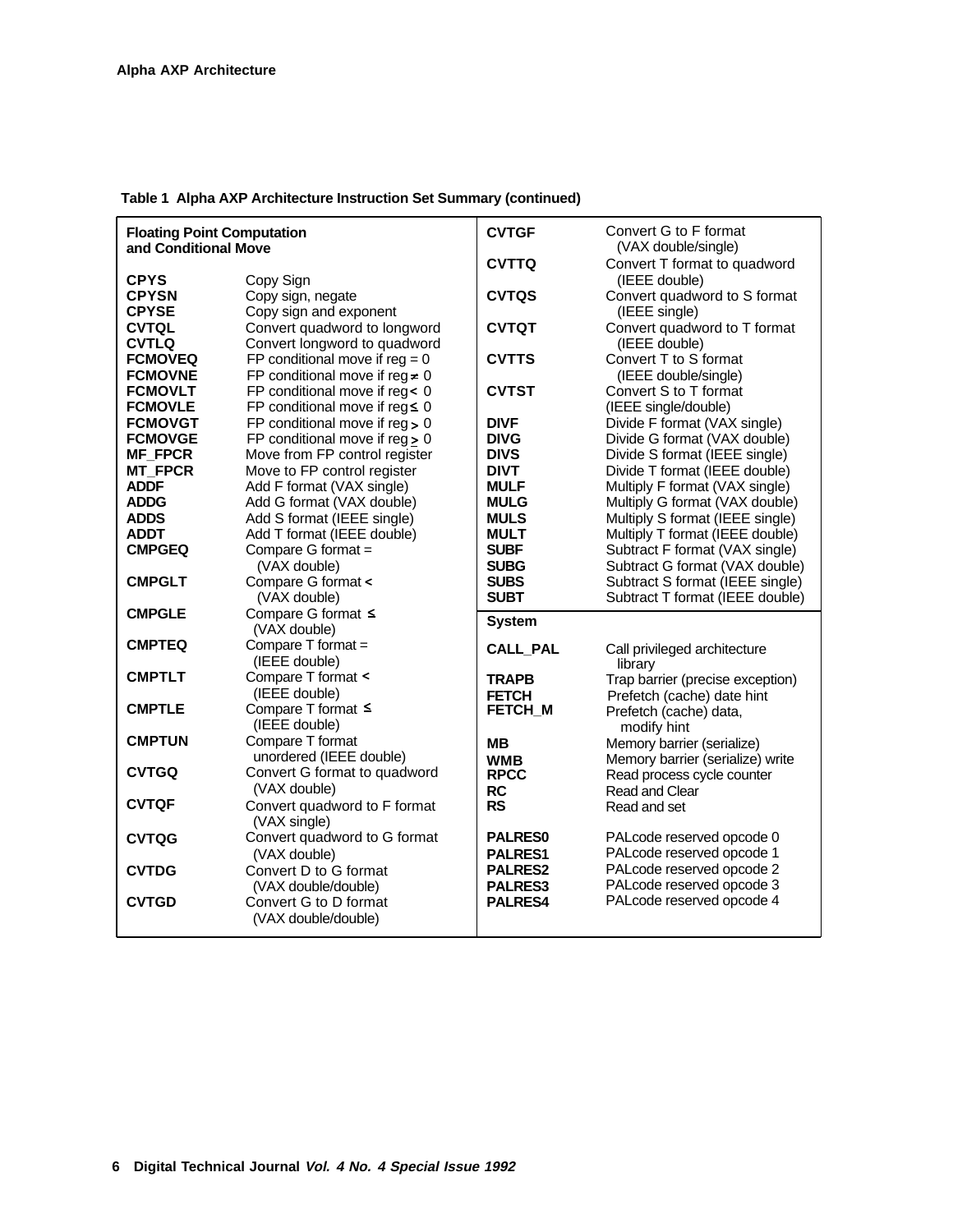#### *Shared-memory Multiprocessing*

The Alpha AXP architecture's shared-memory multiprocessing model is an integral part of the design. It is not the add-on found in other RISC architectures.

The underlying primitive for safe updating of a multiprocessor-shared memory location is a sequence of RISC instructions: load-locked, in-register modify, store-conditional, test. If this sequence completes with no interrupts, no exceptions, and no interfering write from another processor, then the store-conditional stores the modified result, and the test indicates success: an atomic update was in fact performed.

If anything goes wrong, the store-conditional does not store a result, and the test indicates failure. The program must then retry the sequence until it succeeds. We chose this primitive sequence (quite similar to the MIPS R4000 chip design[5]) because it can be implemented in a way that scales up with processor performance. In the absence of an interfering write, the entire sequence can be done in an on-chip write-back cache, and hundreds of chips can do noninterfering sequences simultaneously. The sequence can also be used to achieve byte granularity\* of writes in shared memory.[6]

The Alpha AXP architecture has no strict multiprocessor read/write ordering, whereby the sequence of reads and writes issued by one processor in a multiprocessor configuration is delivered to all other processors in exactly the order issued. Strict order is simple, but has a problem similar to that of byte stores. An implementer may easily choose only two of the three design features: pipelined writes, bus retry, or strict read/write ordering.

If one processor starts a write to location A and a write to location B, then discovers that the write to A has failed (bus parity error, etc.) and retries it successfully, then a second processor will observe the writes out of order: B, then A.

Before Alpha AXP implementations, many VAX implementations avoided pipelined writes to main memory, multibank caches, write-buffer bypassing, routing networks, crossbar memory interconnect, etc., to preserve strict read/write ordering. The Alpha AXP architecture's shared-memory model instead specifies no implicit ordering between the reads and writes issued on one processor, as viewed by a different processor. This programming model is an enabling technology for a wide variety of highperformance implementation techniques. Strict ordering can be specified when needed by insertion of explicit memory barrier (MB) instructions, quite

similar to the IBM System/370 serialization design.[11]

#### **Data Representation and Processor State**

This section describes the fundamental Alpha AXP data types and their representation in memory and registers. It also describes the complete hardware register state for each processor and outlines the additional state maintained by operating-systemspecific PALcode routines. The Alpha AXP architecture differs from other RISC architectures by carefully specifying a canonical form for 32-bit data in 64-bit registers. A canonical form is a standardized choice of data representation for redundantly encoded values. Since 32-bit operations assume canonical operands and give canonical results, very few explicit conversions between 32- and 64-bit representations are needed.

The fundamental unit of data in the Alpha AXP architecture is a 64-bit quadword.\* As shown in Figure 1, quadwords may reside in memory or registers. For backwards compatibility, 32-bit longwords\* may also be stored in memory.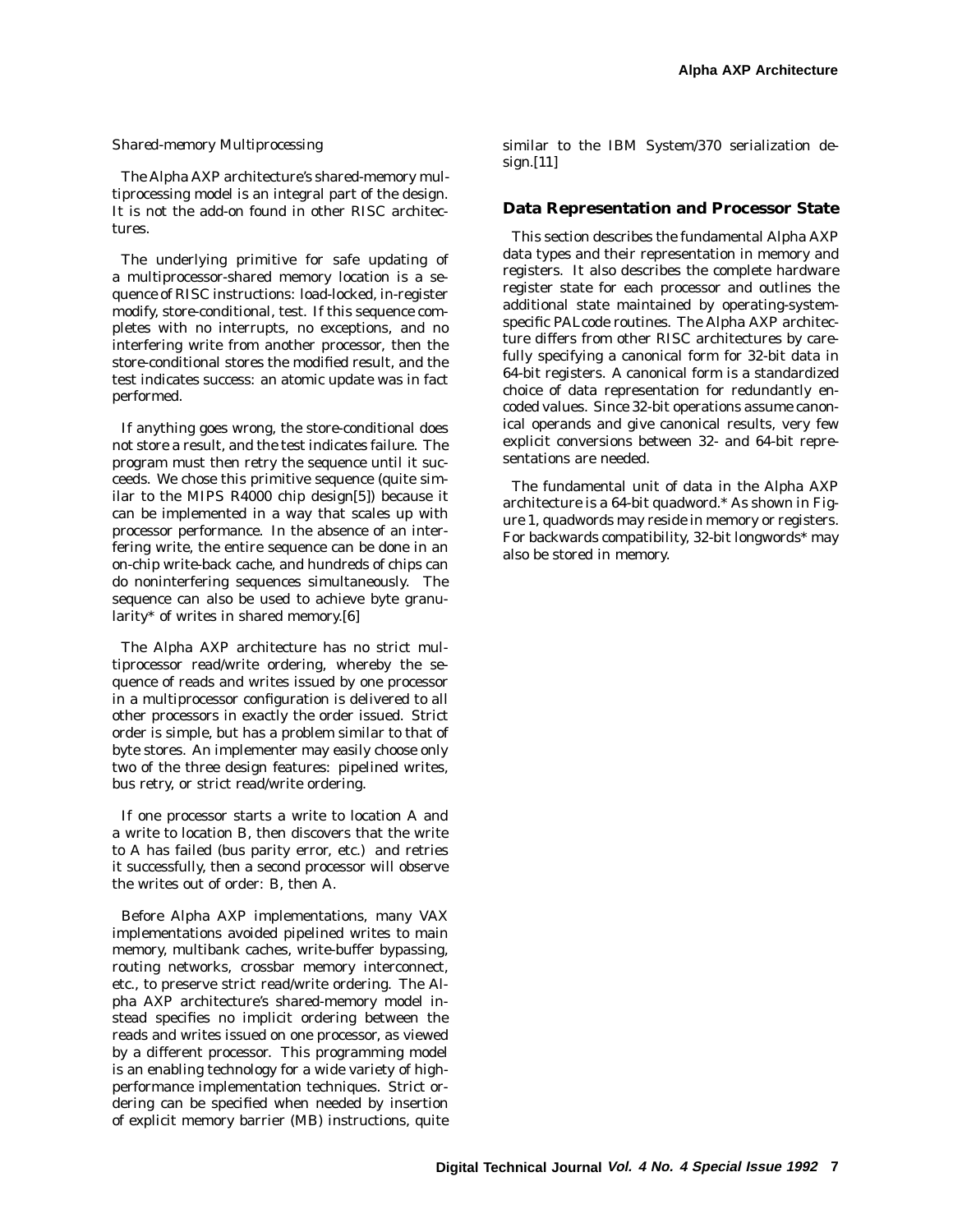

Figure 1 Data Representation

There are three fundamental data types: integer, IEEE floating point, and VAX floating point; each is available in 32-bit and 64-bit forms.[4,12] VAX floating-point values in memory have 16-bit words swapped, for compatibility with VAX (and PDP–11) formats. The VAX floating-point load and store instructions do word swapping\* to give a common register order. The 32-bit load instructions expand values to 64-bit canonical form, and the 32-bit store instructions contract 64-bit values back to 32.[13] All register-to-register operations are thus done on full 64-bit values in a common integer or floatingpoint format. No partial-register reads or writes are done.

The canonical form of a 32-bit value in a 64-bit integer register has the most significant 33 bits all equal to bit<31>. In essence, bit<31> is kept as a "fat bit." This allows signed integer values to be used directly in 64-bit arithmetic and branches. This canonical form is maintained as a closed system (even for 32-bit data considered to be "unsigned") by using a combination of 64-bit operates,

32-bit add/subtract/multiply, and two-instruction sequences for shifts.

The canonical form of a 32-bit value in a 64-bit floating-point register has the 8-bit exponent field expanded to 11 bits and the 23-bit mantissa field expanded to 52 bits. Except for IEEE denormals,\* this allows single-precision floating-point values to be used directly in double-precision arithmetic and branches. This canonical form is maintained as a closed system by using single-precision instructions.

Bytes and words (16-bit quantities) are not fundamental data types. They may be transferred between memory and registers with short sequences of instructions and manipulated in registers using normal arithmetic and the byte-manipulation instructions described in the Operate Instructions section.

The hardware processor state, shown in Figure 2, includes 32 integer registers R0..R31 of 64 bits each; R31 is always zero. There are also 32 floating-point registers F0..F31 of 64 bits each; F31 is always zero. Writes to R31 and F31 are ignored.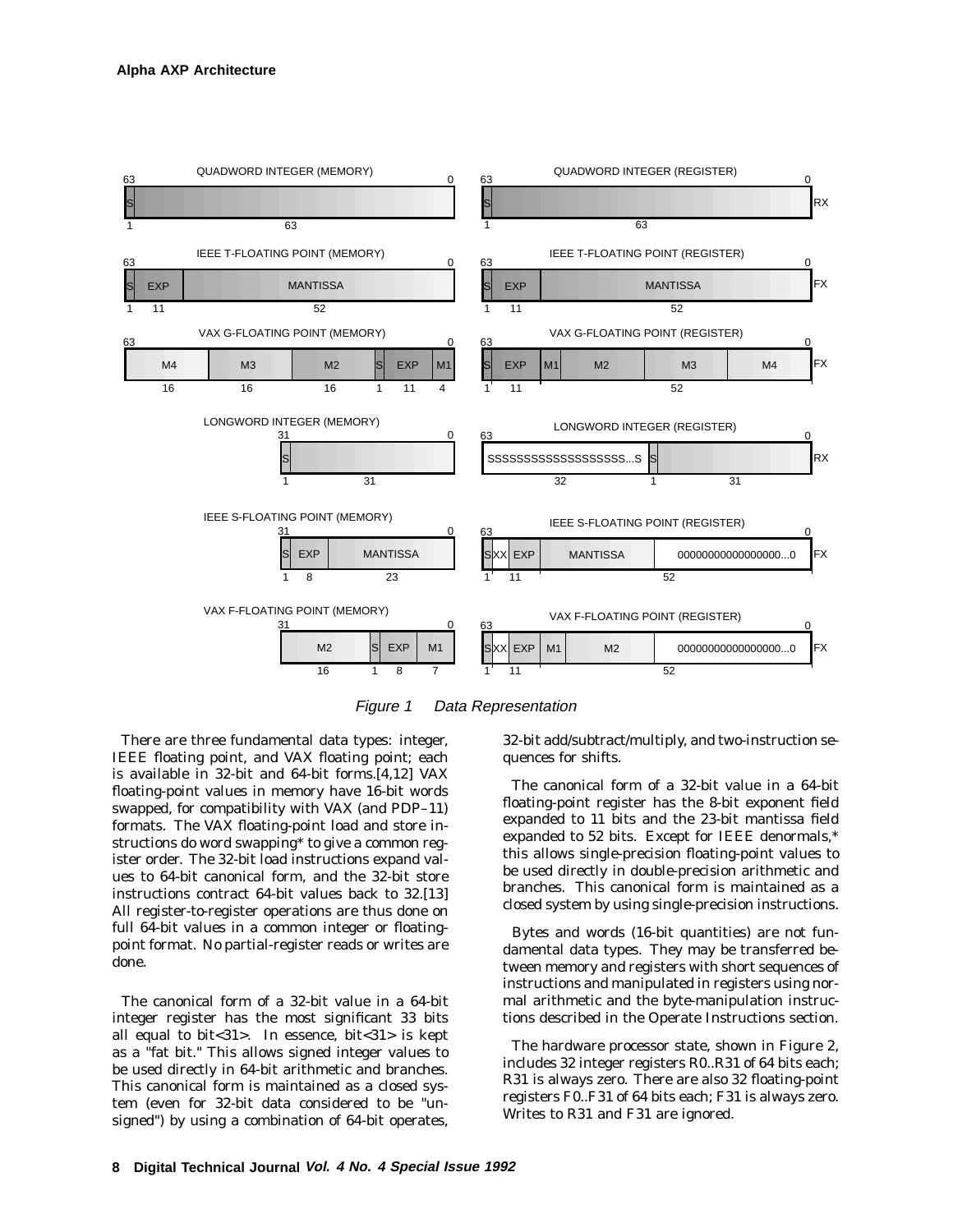



A 64-bit program counter (PC) contains a longwordaligned virtual byte address (i.e., the low 2 bits of the PC are always zero). The VAX architecture keeps the PC in general register 15, where it is directly used for PC-relative memory addressing. In the Alpha AXP architecture, however, code and data pages are usually separated by 64 kilobytes (KB) or more to allow separate memory protection, but the 16-bit displacement in load/store instructions cannot span more than 64KB.

The hardware processor state includes a lock flag and a locked physical address for the load-locked /store-conditional sequence. It also has a floatingpoint control register containing the IEEE dynamic rounding mode.\*

Hardware implementations may optionally include a pair of state registers for memory prefetching (FETCH/FETCH\_M instructions), and an optional interrupt flag for use only by translated VAX OpenVMS AXP programs that reproduce complex instruction set computer (CISC\*) instruction atomicity using a sequence of RISC instructions.[6]

In addition to the above hardware state, the privileged architecture library routines for the various operating systems implement additional state. This state may be maintained by hardware or (PALcode) software, at the option of the implementer, and it varies from one operating system to another. Typical PALcode state includes a processor status (PS) word, kernel and user stack pointers, a process control block base for context switching, a processunique value for threads, and a processor number for multiprocessor dispatching. Additional PALcode state may include a floating-point enable bit, interrupt priority level, and translation look-aside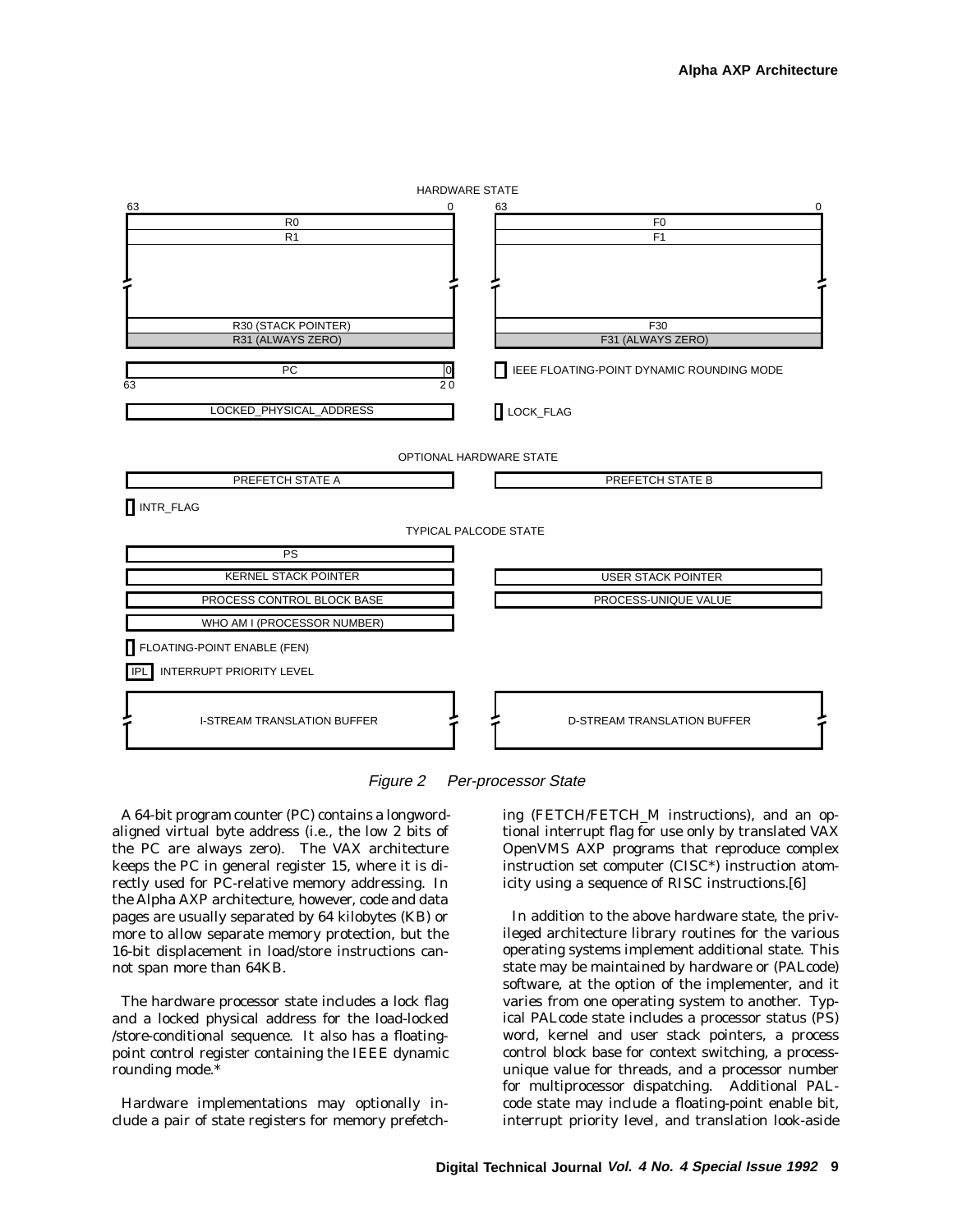buffers for mapping instruction-stream and datastream virtual addresses. All of this state is soft in the sense that it is defined only in relationship to the PALcode routines for a specific operating system. In a multiprocessor implementation, all of the above is replicated for each processor.

#### **Memory Access**

Alpha AXP memory is byte addressed, using the lowest-numbered byte of a datum. Only aligned longwords or quadwords may be accessed: an aligned longword is a four-byte datum whose address is a multiple of four; an aligned quadword is an eight-byte datum whose address is a multiple of eight. Normal load or store instructions that specify an unaligned address take a precise data alignment trap to PALcode (which may do the access using two aligned accesses or report a fatal error, depending on the operating system design).

Alpha AXP implementations allow data to be accessed using either a little-endian\* view (byte 0 is the low byte of an integer), or a big-endian\* view (byte 0 is the high byte of an integer). As described in the Load/store Instructions section, there is a oneinstruction bias in the sequences for little- and bigendian byte manipulation.

Virtual addresses are a full 64 bits; implementations may restrict addresses to have some number of identical high-order bits, but must always distinguish at least 43 bits. Virtual addresses are mapped in an operating-specific way to physical addresses, using fixed-size pages. Memory protection is done on a per-page basis. Address mapping errors (e.g., protection, page faults) take precise traps to PALcode. Each page may also be marked to provide a fault on each read, write, or instruction-fetch.

Virtual addresses may be further qualified by address space numbers (ASNs), to allow multiple disjoint addresses spaces. The choice of disjoint or common mapping across all processes is done on a perpage basis.

The virtual- to physical-address mapping is done on a per-page basis. Each implementation may have a page size of 8KB, 16KB, 32KB, or 64KB. The 64KB upper bound allows a linker to allocate blocks of memory with differing protection or ASN properties far enough apart to work on all implementations. The virtual- to physical-address mapping can be many to one, i.e., synonyms are allowed. In a multiprocessor implementation, shared main memory locations have the same physical address on all processors. Per-processor unshared locations are also allowed.

Memory has longword granularity: two processors may simultaneously access adjacent longwords without mutual interference. The load-locked/storeconditional sequence discussed previously can be used to achieve multiprocessor byte granularity.

Input/output is memory mapped: some physical memory addresses may refer to I/O device registers whose access triggers side effects (such as the transfer of data). Side effects on reads are discouraged.

## **Instruction Formats**

Four fundamental instruction formats—operate, memory, branch, and CALL\_PAL—are shown in Figure 3. All instructions are 32 bits wide and reside in memory at aligned longword addresses. Each instruction contains a 6-bit opcode field and zero to three 5-bit register-number fields, RA, RB, and RC. The remaining bits contain function (opcode extension), literal, or displacement fields. To minimize register file ports in fast implementations, RB is never written, and RC is never read.

All the operate instructions are three-operand register-to-register, calculating *RC = RA operate RB*. In integer operates, the opcode and a 7-bit function field specify the exact operation. Integer operates may have an 8-bit zero-extended literal instead of RB. In floating-point operates, the opcode and an 11 bit function field specify the exact operation. There are no floating-point literals.

Memory format instructions are used for loads, stores, and a few miscellaneous operations. Loads and stores are two-operand instructions, specifying a register RA and a base-displacement virtual byte address. The effective address calculation sign extends the 16-bit displacement to 64 bits and adds the 64-bit RB base register (ignoring overflow). The resulting virtual byte address is mapped to a physical address. The miscellaneous instructions make other uses of the RA, RB, and displacement fields.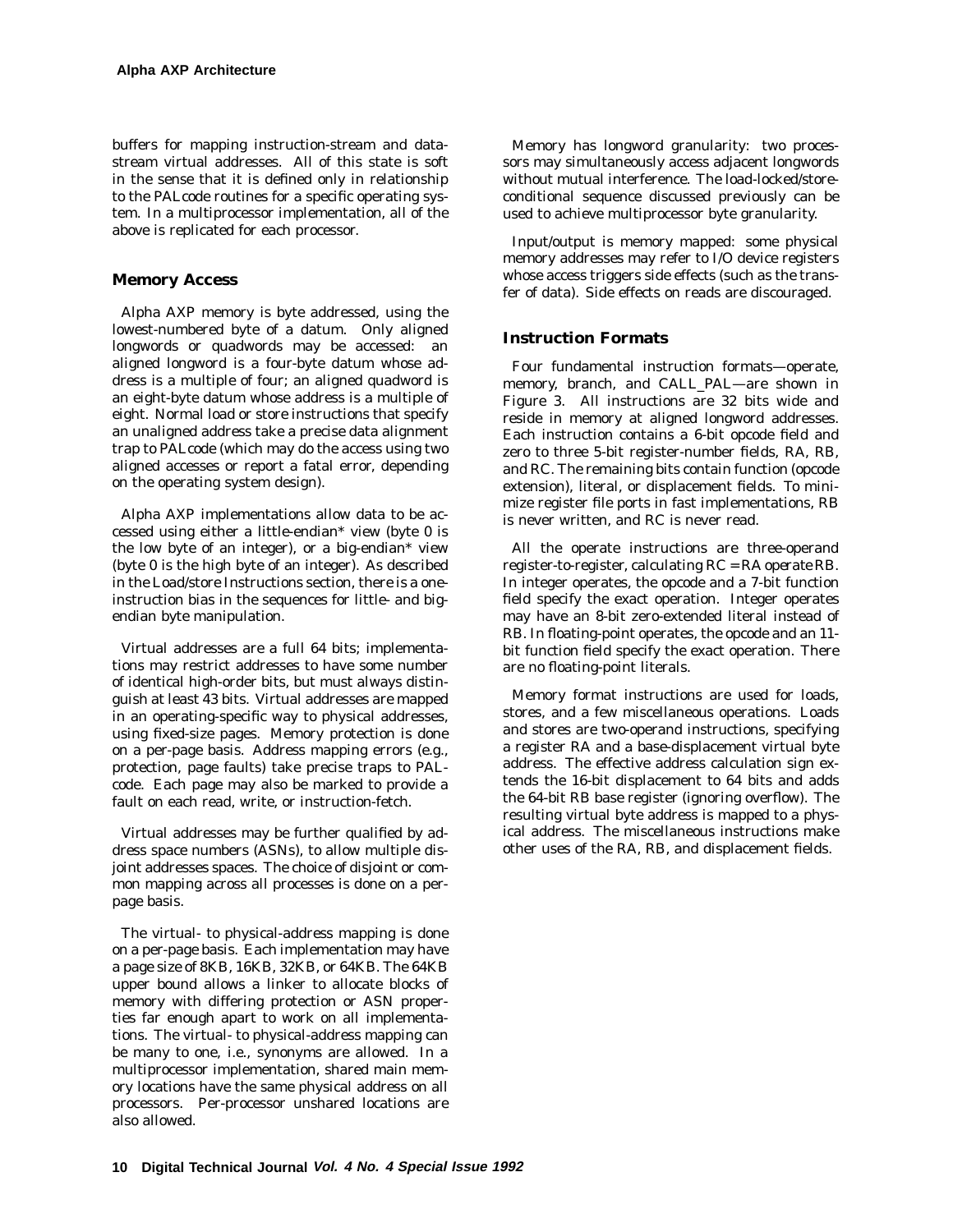

Figure 3 Instruction Formats

Branch format instructions specify a single register RA and a signed PC-relative longword displacement. The branch target calculation shifts the 21-bit displacement left by 2 bits to make it a longword (not byte) displacement, then sign extends it and adds it to the updated PC. Conditional branch instructions test register RA, and unconditional branches write the updated PC to RA for subroutine linkage. The large longword displacement allows a range of  $\pm$ 4MB, substantially reducing the need for branches around or to other branches.

The CALL\_PAL instruction has only a 6-bit opcode and a 26-bit function field. The function field is a small integer specifying one of a few dozen privileged architecture library subroutines.

#### *Operate Instructions*

There are five groups of register-to-register operate instructions: integer arithmetic, logical, bytemanipulation, floating-point, and miscellaneous. All instructions operate on 64-bit quadwords unless otherwise specified.

*Integer Arithmetic Instructions.* The integer arithmetic instructions are add, subtract, multiply, and compare. Add, subtract, and multiply have variants that enable arithmetic overflow traps. They also have longword variants that check for 32-bit overflow (instead of 64) and force the high 33 bits of the result to all equal bit<31>. Add and subtract also have scaled variants that shift the first operand left by 2 or 3 bits (with no overflow checking) to speed up simple subscripted address arithmetic. The UMULH instruction (from PRISM) gives the high 64 bits of an unsigned 128-bit product and may be used for dividing by a constant. There is no integer divide instruction; a software subroutine is used to divide by a nonconstant. The compare instructions are signed or unsigned and write a Boolean result (0 or 1) to the target register.

*Logical Instructions.* The logical instructions are AND, OR, and XOR, with the second operand optionally complemented (ANDNOT, ORNOT, XORNOT). The shifts are shift left logical, shift right logical, and shift right arithmetic. The 6-bit shift count is given by RB or a literal. The conditional move instructions test RA (same tests as the branching instructions) and conditionally move RB to RC. These can be used to eliminate branches in short sequences such as MIN(a,b).

*Byte-manipulation Instructions.* The byte-manipulation instructions are used with the load and store unaligned instructions to manipulate short unaligned strings of bytes. Long strings should be manipulated in groups of eight (aligned quadwords) whenever possible. The byte-manipulation instructions are fundamentally masked shifts. They differ from normal shifts by having a byte count (0..7) instead of a bit count (0..63), and by zeroing some bytes of the result, based on the data size given in the function field.

The extract (EXTxx) instructions extract part of a 1-, 2-, 4-, or 8-byte field from a quadword and place the resulting bytes in a field of zeros. A single EXTxL instruction can perform byte or word loads, pulling the datum out of a quadword and placing it in the low end of a register with high-order zeros. A pair of EXTxL/EXTxH instructions can perform unaligned loads, pulling the two parts of an unaligned datum out of two quadwords and placing the parts in result registers. A simple OR operation can then combine the two parts into the full datum.

The insert (INSxx) and mask (MSKxx) instructions position new data and zero out old data in registers for storing bytes, words, and unaligned data. If the Alpha AXP architecture were a four-operand one, inserting and masking could have been combined into a single instruction.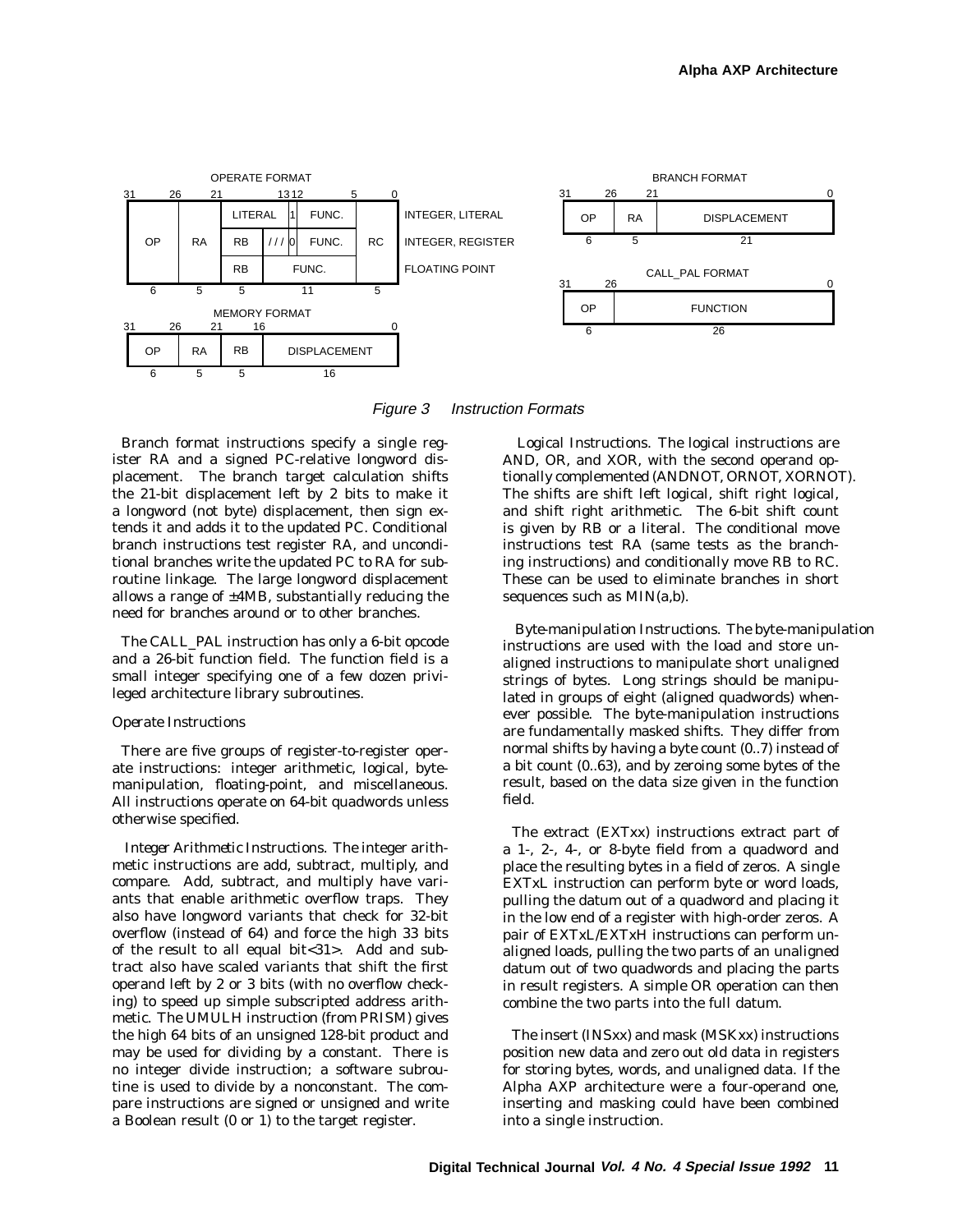The compare-byte instruction allows characterstring search and compare to be done eight bytes at a time. The ZAP instructions allow zeroing of arbitrary patterns of bytes in a register. These instructions allow very fast implementations of the C language string routines, among other uses.

*Floating-point Arithmetic Instructions.* The floatingpoint arithmetic instructions are add, subtract, multiply, divide, compare, and convert. The first four have variants for IEEE and VAX floating-point, and single- and double-precision data types. They also have variants that enable combinations of arithmetic traps and that specify the rounding mode. The single-precision instructions write canonical 64 bit results, but do exponent checking and rounding to single-precision ranges. The compare instructions write a Boolean result (0 or nonzero) to the target register. The convert instructions transfer between single and double, floating-point and integer, and two forms of VAX double (D-float and Gfloat). A combination of hardware and software provides full IEEE arithmetic. Operations on VAX reserved operands,\* dirty zeros,\* IEEE denormals, infinities,\* and not-a-numbers\* are done in software.

There are also a few floating-point instructions that move data without applying any interpretation to it. These include a complete set of conditional move instructions similar to the integer conditional moves.

*Miscellaneous Instructions.* The miscellaneous instructions include: memory prefetching instructions to help decrease memory latency, a read cycle counter instruction for performance measurement, a trap barrier instruction for forcing precise arithmetic traps, and memory barrier instructions for forcing multiprocessor read/write ordering.

# **Load/Store Instructions**

The load and store instructions only move data. They never apply an interpretation to the data and therefore never take any data-dependent traps. This design allows moving completely arbitrary bit patterns in and out of registers and allows completely transparent saving/restoring of registers.

The integer load and store quadword unaligned (LDQ\_U, STQ\_U) instructions ignore the low three bits of the byte address and always transfer an aligned quadword. These instructions are used with the in-register byte manipulation instructions to operate on byte, word, and unaligned data by short sequences of RISC instructions.

Example 1 in Figure 4 shows a two-instruction sequence for loading a byte into the low end of a register, using little-endian byte numbering. Example 2 shows a similar sequence for loading a byte into the high end of a register, using big-endian byte numbering. Example 3 shows a sequence for storing a byte (the first two and last two instructions might issue simultaneously on the first Alpha AXP implementation). Example 4 shows a sequence for an explicit unaligned load quadword (no data alignment trap).

The integer load-locked and store-conditional (LDQ\_L, LDL\_L, STQ\_C, STL\_C) instructions are included in the architecture to facilitate atomic updates of multiprocessor-shared data. As described above, they can be used in short sequences of RISC instructions to do atomic read-modify-writes. Example 5 shows a sequence for doing a multiprocessor test-and-set. Note that changing the LDQ\_U/STQ\_U in Example 3 to AND/LDQ\_L/STQ\_C/BEQ gives a byte-store sequence that is safe to use with multiprocessor-shared data.

There are two related load address instructions. LDA calculates the effective address and writes it into RC. LDAH first shifts the displacement left 16 bits, then calculates the effective address and writes it into RC. LDAH is included to give a simple way of creating most 32-bit constants in a pair of instructions. (Because LDA sign-extends the displacement, some values in the range 000000007FFF8000

.. 000000007FFFFFFF require three instructions.) Constants of 64 bits are loaded with LDQ instructions.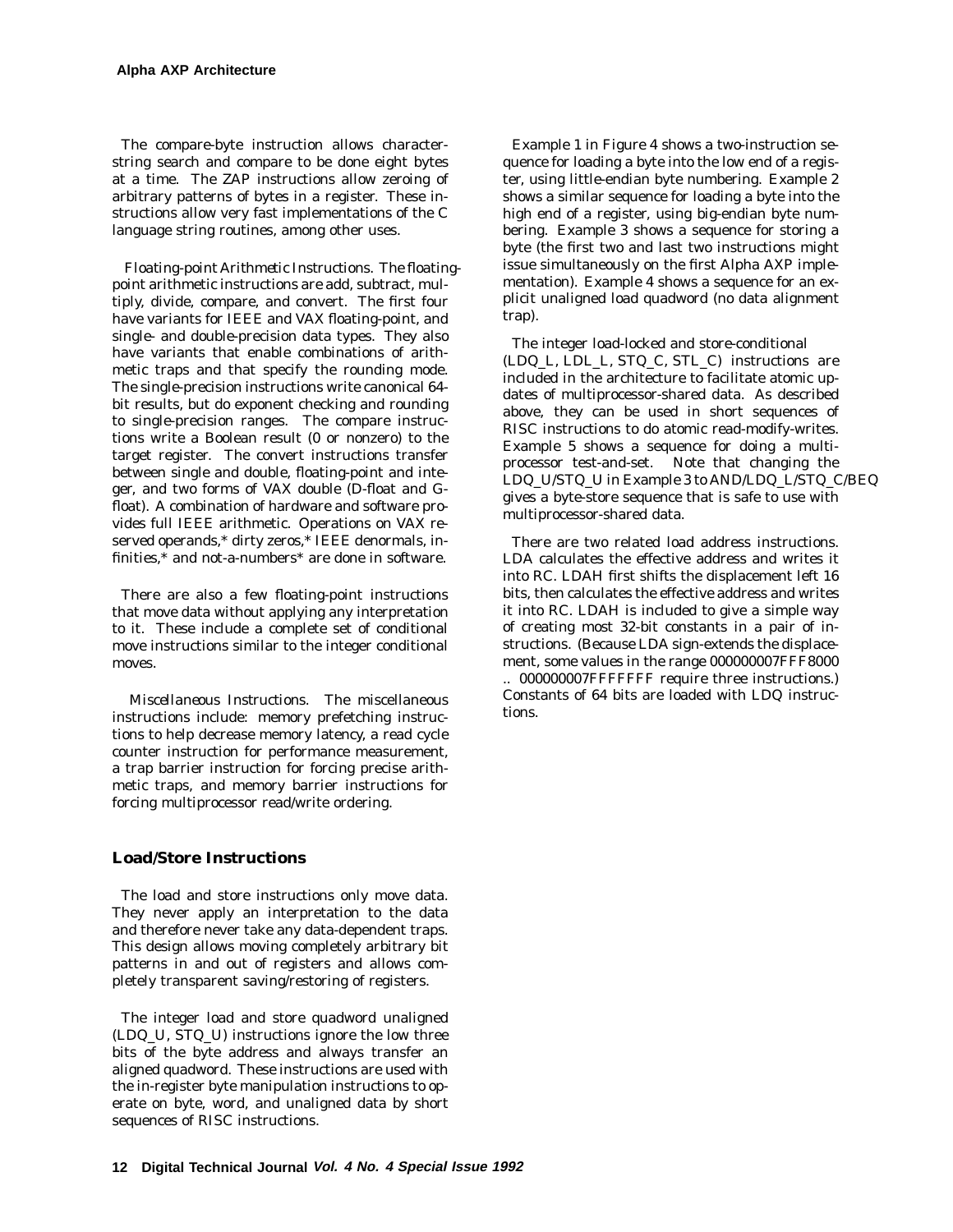#### EXAMPLE 1: LOAD BYTE (UNSIGNED, LITTLE-ENDIAN)

|                  |  | 5           |  |  |         |                |
|------------------|--|-------------|--|--|---------|----------------|
| $LDQ_U R2,0(R1)$ |  | <b>BYTE</b> |  |  |         | R <sub>2</sub> |
|                  |  |             |  |  |         |                |
| EXTBL R2, R1, R2 |  |             |  |  | BYTE R2 |                |

EXAMPLE 2: LOAD BYTE (SIGNED, BIG-ENDIAN)

|                  |    |             | з | 5. |         |                |
|------------------|----|-------------|---|----|---------|----------------|
| LDQ_U R2,0(R1)   |    | <b>BYTE</b> |   |    |         | R <sub>2</sub> |
|                  |    |             |   |    |         |                |
| SUBQ R31, R1, R3 |    |             |   |    | $^{-2}$ | R3             |
|                  |    |             |   | .h |         |                |
| EXTQH R2,R3,R2   | TE |             |   |    |         | R <sub>2</sub> |

EXAMPLE 3: STORE BYTE (LITTLE-ENDIAN)

|                | 6 | 5.         | $\overline{4}$ | 3 | $\overline{2}$ |  |                |
|----------------|---|------------|----------------|---|----------------|--|----------------|
| LDQ_U R2,0(R1) |   | <b>OLD</b> |                |   |                |  | R <sub>2</sub> |
|                | 6 | 5          |                | 3 | $\overline{2}$ |  |                |
| INSBL R0,R1,R3 |   | <b>NEW</b> |                |   |                |  | R <sub>3</sub> |
|                | 6 | 5          |                | 3 | $\overline{2}$ |  |                |
| MSKBL R2,R1,R2 |   |            |                |   |                |  | R <sub>2</sub> |
|                | 6 | 5          |                | 3 | $\overline{2}$ |  |                |
| OR R2, R3, R2  |   | <b>NEW</b> |                |   |                |  | R2             |
|                | 6 | 5          |                | 3 | $\overline{2}$ |  |                |
| STQ_U R2,0(R1) |   | <b>NEW</b> |                |   |                |  | O(R1)          |

#### EXAMPLE 4: EXPLICIT LOAD QUADWORD (UNALIGNED, LITTLE-ENDIAN)

|                  |                  | 6  | $\left(5\right)$ | 4   | 3  | $\overline{2}$   |                 |   |                |
|------------------|------------------|----|------------------|-----|----|------------------|-----------------|---|----------------|
| $LDQ_U R2,0(R1)$ | <b>LOW PART</b>  |    |                  |     |    |                  |                 |   | R <sub>2</sub> |
|                  | 15               | 14 | 13               | 12. | 11 | 10               | 9               | 8 |                |
| LDQ_U R3,7(R1)   |                  |    |                  |     |    | <b>HIGH PART</b> |                 |   |                |
|                  |                  | 6  | 5                | 4   | 3  | $\overline{2}$   |                 |   |                |
| EXTQL R2, R1, R2 |                  |    |                  |     |    |                  | <b>LOW PART</b> |   |                |
|                  |                  | 6  | 5                | 4   | 3  | 2                |                 |   |                |
| EXTQH R3,R1,R3   | <b>HIGH PART</b> |    |                  |     |    |                  |                 |   | R <sub>3</sub> |
|                  |                  | 6  | 5                | 4   | 3  | $\overline{2}$   |                 |   |                |
| OR R2, R3, R2    |                  |    | <b>HIGH PART</b> |     |    | <b>LOW PART</b>  |                 |   |                |
|                  |                  |    |                  |     |    |                  |                 |   |                |

EXAMPLE 5: MULTIPROCESSOR TEST-AND-SET



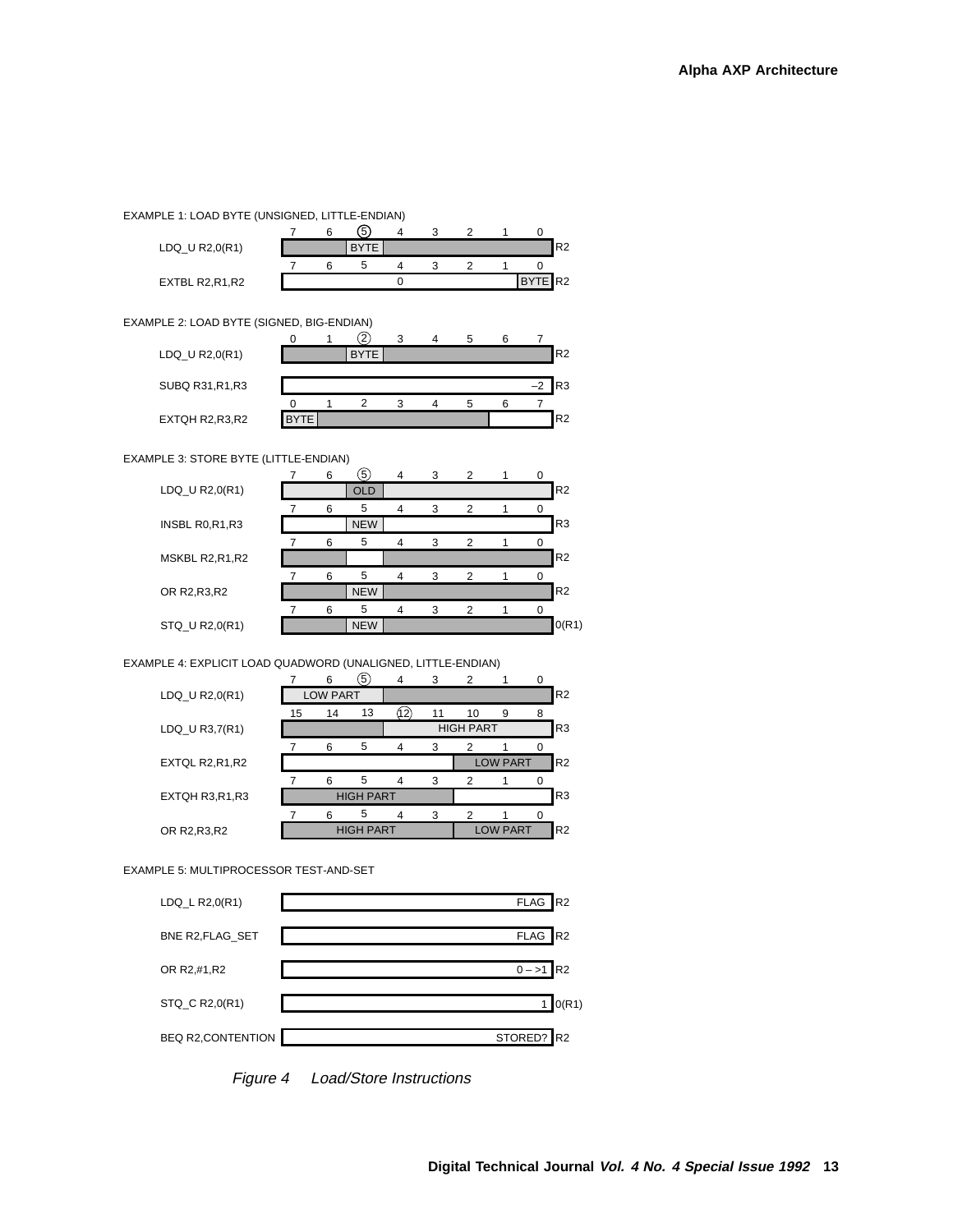## *Branching Instructions*

The branch instructions include conditional branches, unconditional branches, and calculated jumps. In addition to the previously described conditional moves, the architecture contains hints to improve branching performance.

The integer conditional branches test register RA for an opcode-specified condition  $(0 >0 =0 =0 |=0 <0$ <0 even odd) and either branch to the target address or fall through to the updated PC address. The floating-point conditional branches are the same, except they do not include even/odd tests. Arbitrary testing (and faulting on VAX or IEEE nonfinite values) can be done by sequences of compare instructions and branch instructions. Logical or arithmetic instructions can combine compare results without using branches.

Unconditional branches write the updated PC to RA for subroutine linkage and branch to the target address.  $RA = R31$  may be used if no linkage is needed.

Calculated jumps write the updated PC to RA and jump to the target address in RB. Calculated jumps are used for subroutine call, return, CASE (or SWITCH) statements, and coroutine linkage.

The architecture specifies three kinds of branching hints in instructions. The hints need not be correct, but to the extent that they are, implementations may perform faster.

The first form of hint is an architected static branch prediction rule: forward conditional branches are predicted not-taken, and backward ones taken. To the extent that compilers and hardware implementers follow this rule, programs can run more quickly with little hardware cost. This hint does not eliminate the use of dynamic branch prediction in an implementation, but it may reduce the need to use it.

The second form describes computed jump targets. Unused instruction bits are defined to give the low bits of the most likely target, using the same target calculation as unconditional branches. The 14 bits provided are enough to specify the instruction offset within a page, which is often enough to start a fastest-level instruction-cache read many cycles before the actual target value is known.

The third form describes subroutine and coroutine returns. By marking each branch and jump as call, return, or neither, the architecture provides enough information to maintain a small stack of likely subroutine return addresses within an implementation. This implementation stack can be used to prefetch subroutine returns quickly.

The conditional move instructions (discussed previously in the Logical Instructions section and the Floating-point Arithmetic Instructions section) and the branching hints eliminate some branches and speed up the remaining ones without compromising multiple instruction issue.

## **Supervision**

The actions underpinning an operating system are performed in PALcode subroutines and are a flexible part of the architecture. All asynchronous events, such as interrupts, exceptions, and machine errors, are mediated by PALcode routines. PALcode establishes the initial state of the machine before execution of the first software instruction. PALcode routines mediate all accesses to physical hardware resources, including physical main memory and memory-mapped I/O device registers.

This design allows implementers to craft a set of PALcode routines that closely match an operating system design, not only for traditional operating systems, but also for specialized environments such as real-time or highly secure computing. As new computing paradigms are adopted and new operating systems are created, the Alpha AXP architecture may well prove flexible enough to accommodate them efficiently.

# **Future Changes**

The Alpha AXP architecture will surely change during its lifetime. In addition to the PALcode flexibility discussed above, explicit performance flexibility and instruction-set flexibility exist in the architecture.

Architectural fields that are too small can limit performance. The Alpha AXP architecture therefore has many fields deliberately sized for later expansion.

Although initial implementations use only 43 bits of virtual address, they check the remaining 21 bits, so that software can run unmodified on later implementations that use (up to) all 64 bits. Furthermore, although initial implementations use only 34 bits of physical address, the architected page table entry (PTE) formats and page-size choices allow growth to 48 bits. By expanding into a 16-bit PTE field that is not currently used by mapping hardware, another 16 bits of physical address growth can be achieved, if ever needed.

Initial implementations also use only 8KB pages, but the design accommodates limited growth to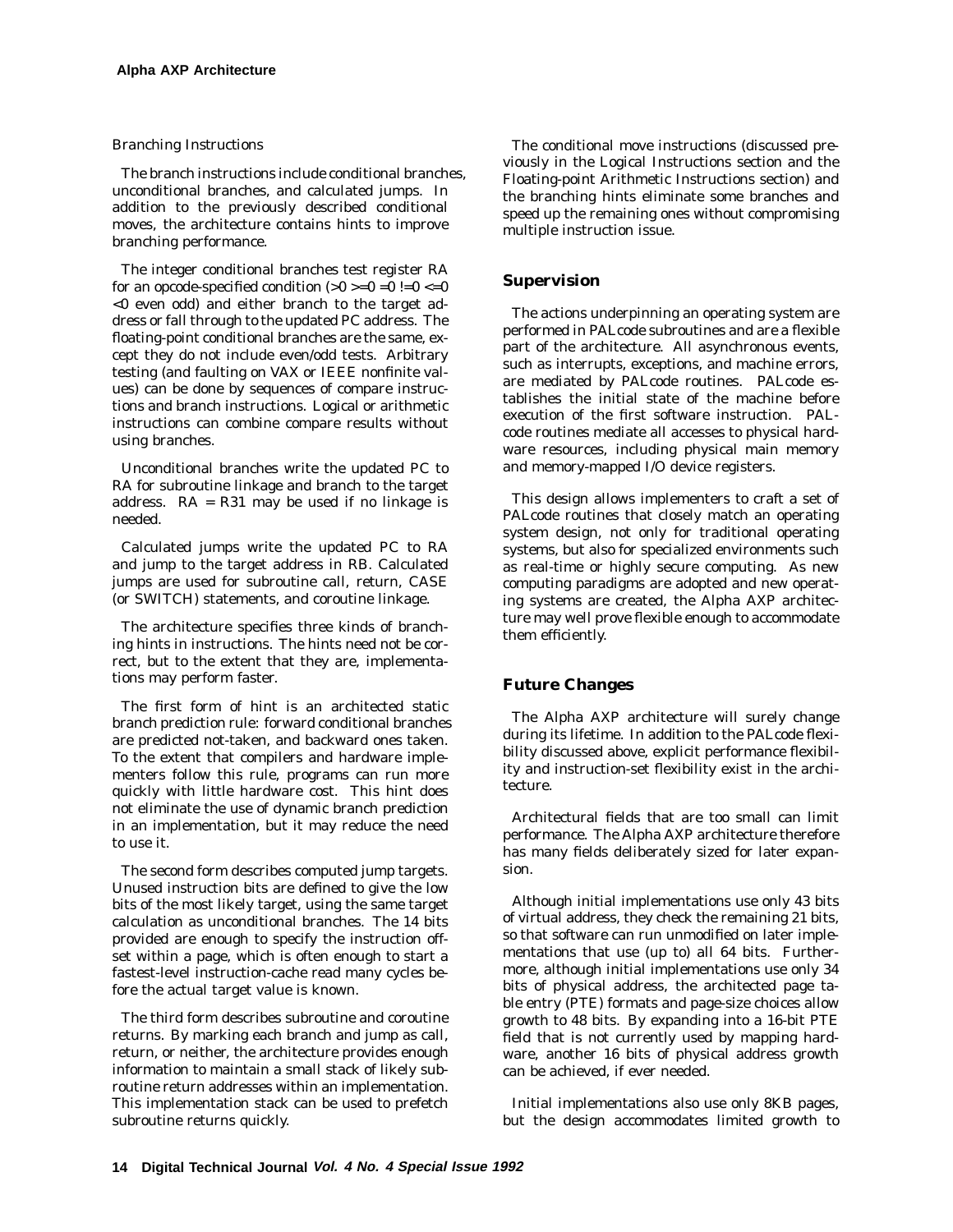64KB pages. Beyond that, page table granularity hints allow groups of 8, 64, or 512 pages to be treated as a single large page, thus effectively extending the page-size range by a factor of over 1,000. Each architected PTE format also has one bit reserved for future expansion.

Several other soft PALcode registers, such as the PS or ASN, that need only a few bits today are allocated a full 64 bits for future expansion.

Exception processing can limit performance. PALcode routines deliver exceptions to an operating system, so the design can be gradually improved. In fact, PALcode routines for the data alignment have been improved in the OpenVMS AXP and DEC OSF/1 AXP operating systems. Some currently specified software exceptions (such as IEEE denormal arithmetic) could be moved into PALcode or hardware.

There are a number of areas of instruction-set flexibility designed into the architecture. Four of the 6-bit opcodes are nominally reserved for adding integer and floating-point aligned octaword\* (128-bit) load/store instructions.[14] Nine more 6-bit opcodes remain for other expansion. Within each opcode, the function field contains room for further expansion. For example, the scaled add/subtract functions were added between prototype chip and product chip. The fact that the function fields are not fully policed is a mistake.

Within the IEEE floating-point function field, code points are nominally reserved for double-extended\* precision (128-bit) arithmetic. Within the memory barrier instruction group, three code points were reserved for subset barriers. One of these has already been redefined as a write-write barrier.

Not all changes involve growth. There are subsetting rules defined for removing either one or both (IEEE and VAX) floating-point data types. If both are removed, the floating-point registers can also be removed. The AMOVxx PALcode routines and RS/RC instructions are defined as optional and can be deleted when the transition of translated VAX code is completed. Other unneeded PALcode routines can also be removed eventually.

## **Summary**

The goals that shaped the Alpha AXP architecture design have largely been realized. For high performance, the first implementation (the DECchip 21064 microprocessor) is listed in the October 1992 *Guinness Book of Records* as the world's fastest single-chip microprocessor. It is too early to measure longevity, but the fact that we had designedin flexibility in places that changed during development is at least encouraging. OpenVMS AXP, DEC OSF/1 AXP, and Windows NT operating systems all run on Alpha AXP implementations today. Programs from the VAX and MIPS architectures transport easily to Alpha AXP implementations and run quickly. Many of the ideas in the Alpha AXP design are now being adopted by other architectures in the industry.

#### **Appendix**

*Binary translation*—A software technique to change an executable program written for one architecture /operating-system pair into an equivalent program for a different architecture/operating-system pair.

*Big-endian memory addressing*— A view of memory in which byte 0 of an operand contains the most significant (sign) bit of an integer. Compare littleendian memory addressing.

*Byte*—An 8-bit datum.

*Byte granularity*—The appearance that two processors can update adjacent bytes in memory without interfering with each other.

*CISC*—Complex instruction set computer, characterized by variable-length instructions, a wide variety of memory addressing modes, and instructions that combine one or more memory accesses with arithmetic. CISC designs express computation as a few complex steps.

*IEEE denormalized number (denormal)*—A floatingpoint number with magnitude between zero and the smallest representable normalized number. Numbers in this range are typically not representable in other floating-point arithmetic systems; such systems might signal an underflow exception or force a result to zero instead.

*IEEE double-extended format*—A loosely specifed floating-point format with at least 64 significant bits of precision and at least 15 bits of exponent width; typically implemented using a total of 80 or 128 bits.

*IEEE dynamic rounding mode*—One of four different rounding rules.

*IEEE floating-point*—A form of computer arithmetic specified by IEEE standard 754.[12] IEEE arithmetic includes rules for denormalized numbers, infinities, and not-a-numbers. It also specifies four different modes for rounding results.

*IEEE infinity*—An operand with an arbitrarily large magnitude.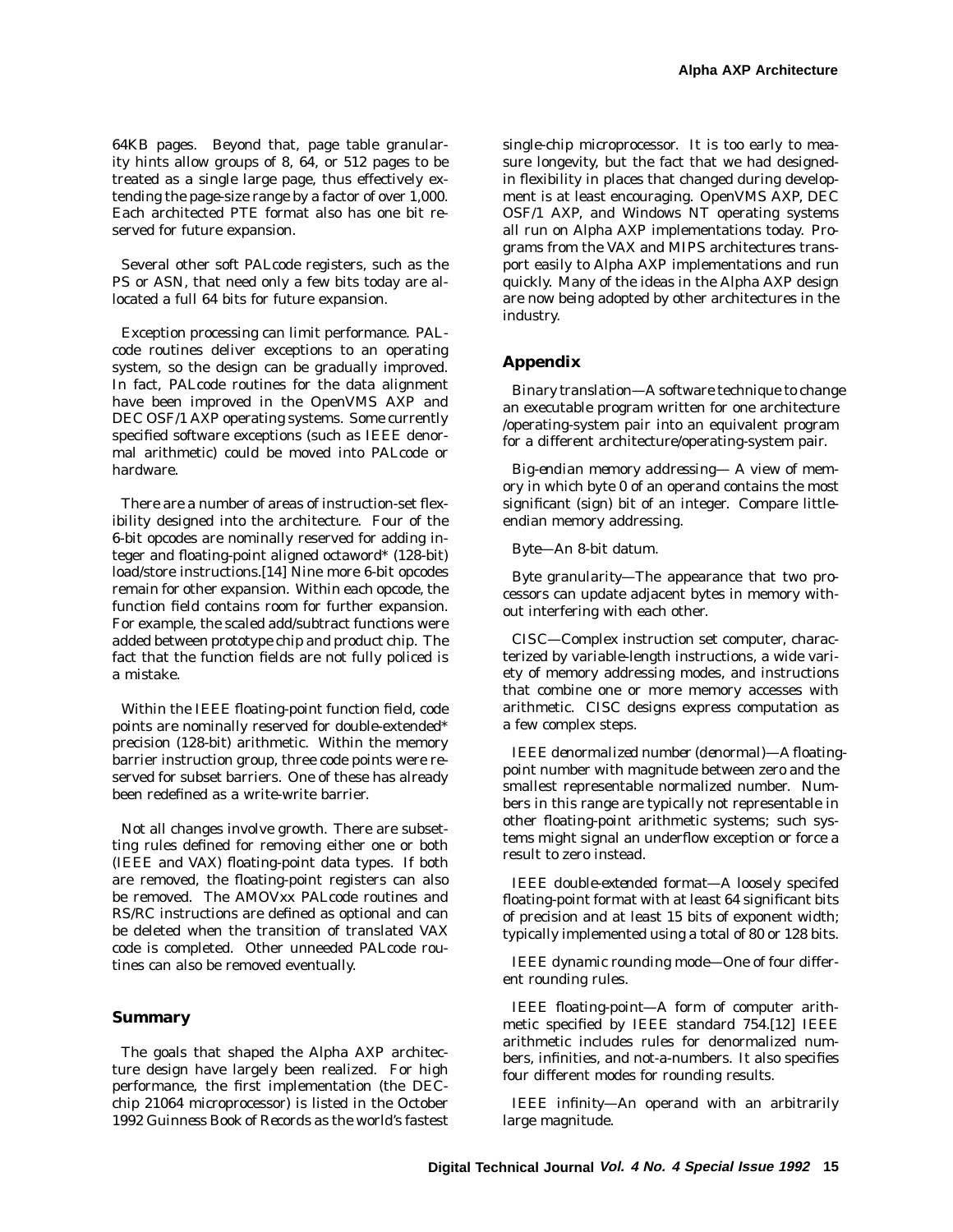*IEEE not-a-number (NaN)*—A symbolic entity encoded in a floating-point format. The IEEE standard specifies some exceptional results (e.g., 0/0) to be NaNs.

*Linear addressing*—A memory addressing technique in which all addresses form a single range, from 0 to the largest possible address. Subscript calculations can create any address in the entire range.

*Little-endian memory addressing*—A view of memory in which byte 0 of an operand contains the least significant bit of an integer. The terms little-endian and big-endian are borrowed from *Gulliver's Travels* in which religious wars were waged over which end of an egg to break.

*Longword*—A 32-bit datum.

*Multiple instruction issue*—A high-performance computer implementation technique of starting more than one instruction at once. An implementation that starts (up to) two instructions at once is called dual-issue; four instructions, quad-issue or four-way issue; etc.

*Octaword*—A 128-bit datum.

*Quadword*—A 64-bit datum.

*RISC*—Reduced instruction set computer, characterized by fixed-length instructions, simple memory addressing modes, and a strict decoupling of load /store memory access instructions from register-toregister arithmetic instructions. RISC designs express computation as many simple steps.

*Segmented addressing*—A memory addressing technique in which addresses are broken into two or more parts (segments). Subscript calculations can only be done within a single segment, and elaborate software techniques are needed to extend addressing beyond a single segment.

*VAX dirty zero*—A zero value represented with a non-zero faction; must be converted to a true zero result.

*VAX floating-point*—A form of computer arithmetic specified by the VAX architecture manual.[4] VAX arithmetic includes rules for reserved operands and dirty zeros.

*VAX reserved operand*—A non-number that signals an exception when used as an operand in VAX floating-point arithmetic.

*VAX word swapping*—The rearrangement needed for the 16-bit pieces of a VAX floating-point number to put the fields in a more usual order; this is an artifact of the PDP–11 16-bit architecture.

*Word*—A 16-bit datum.

# **Acknowledgments**

Hundreds of people have worked on the Alpha AXP architecture, hardware, and software. Many Alpha AXP architectural ideas came from the PRISM design, most notably the PALcode idea.[3] The architecture work was done in the rich environment of dozens and later hundreds of bright, thoughtful, and outspoken professional peers. Ellen Batbouta, Dileep Bhandarkar, Richard Brunner, Wayne Cardoza, Dave Cutler, Daniel Dobberpuhl, Robert Giggi, Henry Grieb, Richard Grove, Robert Halstead, Jr., Michael Harvey, Nancy Kronenberg, Raymond Lanza, Stephen Morris, William Noyce, Charles Nylander, Dave Orbits, Mary Payne, Audrey Reith, Robert Supnik, Benjamin Thomas, Catharine van Ingen, and Rich Witek all contributed directly to the written specification. Rich Witek is co-architect and is the other half of the term "we" used in this paper.

## **References and Notes**

- 1. G. Amdahl, G. Blaauw, and F. Brooks, Jr., "Architecture of the IBM System/360," *IBM Journal of Research and Development,* vol. 8, no. 2 (April 1967): 87-101.
- 2. R. Sites, ed., *Alpha Architecture Reference Manual* (Burlington, MA: Digital Press, 1992).
- 3. R. Conrad et al., "A 50 MIPS (Peak) 32/64b Microprocessor," *ISSCC Digest of Technical Papers* (February 1989): 76-77.
- 4. R. Brunner, ed., *VAX Architecture Reference Manual* Second Edition (Bedford, MA: Digital Press, 1991).
- 5. G. Kane and J. Heinrich, *MIPS RISC Architecture* (Englewood Cliffs, NJ: Prentice-Hall, 1992).
- 6. R. Sites, A. Chernoff, M. Kirk, M. Marks, and S. Robinson, "Binary Translation," *Digital Technical Journal*, vol. 4, no. 4 (1992, this issue).
- 7. The little-endian bias is very slight; both bigand little-endian Alpha AXP systems and software are in fact being built.
- 8. There are two special-resource anomalies in the architecture that we were unable to avoid: the dedicated state for the load-locked instruction and the dynamic rounding-mode register required for full IEEE conformance.